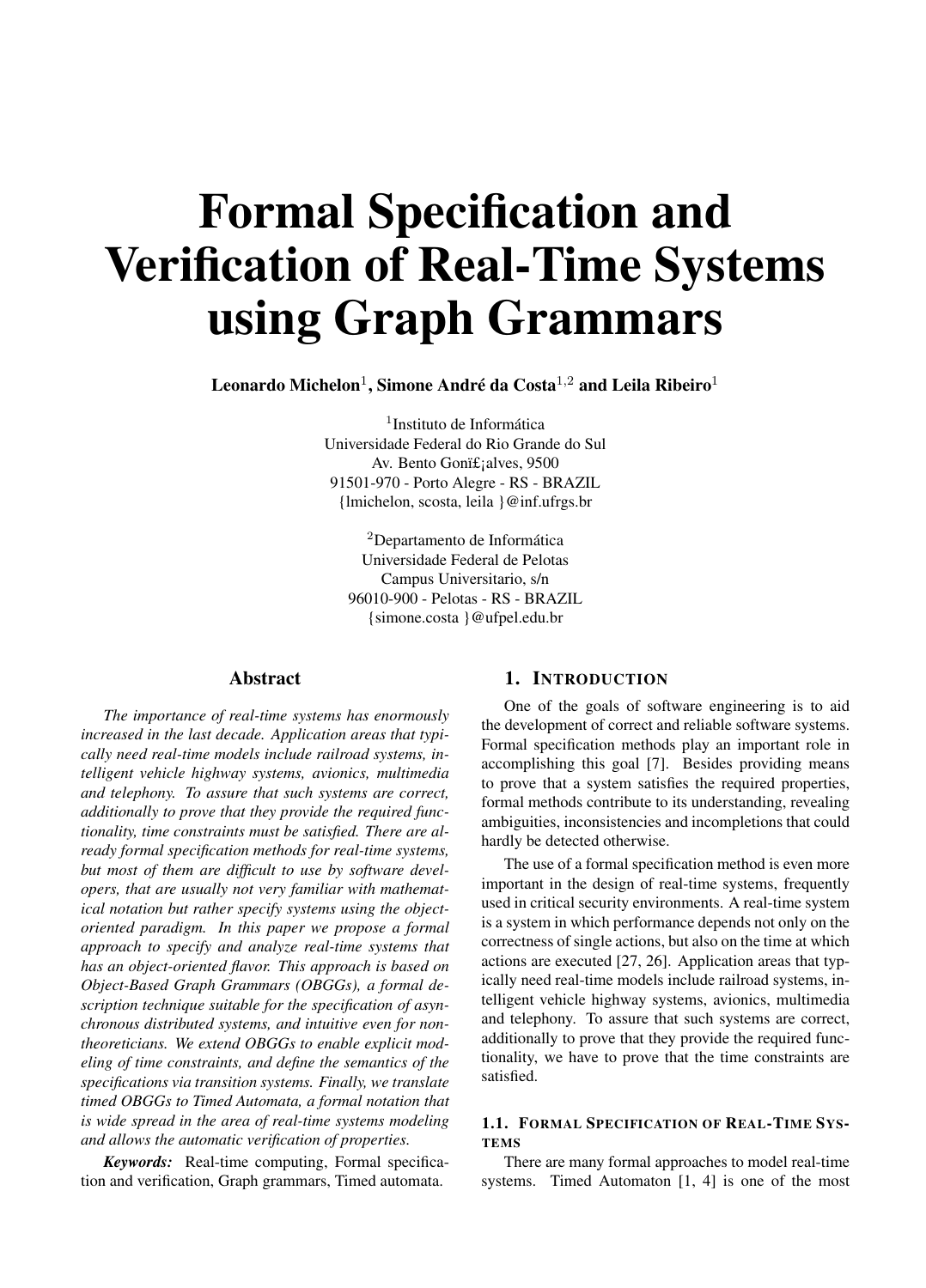prominent methods for real-time specification. A timed automaton extends a usual automaton by adding several clocks to states and time restrictions to transitions (and states). It enables us to specify both the discrete behavior of control and the continuous behavior of time. Process calculi models including time [21, 2, 6] have also been proposed, adding a set of timing operators to process algebras. They offer a level of abstraction based on processes: a system is viewed as a composition of (interacting) processes. Timed Petri nets [28] and time Petri nets [5] are extensions of the classical Petri nets adding time values to transitions/tokens or time intervals to transitions, respectively.

Although the models discussed above may be adequate for some aspects of a system, they stress the representation of the control structure, lacking a comprehensive representation of data structure and its distribution within a system. Object-oriented models provide such abstraction by joining descriptions of data and processes within one object. Distribution and concurrency appear naturally by viewing objects as autonomous entities. Object-oriented approaches are widely accepted for specification and programming. Thus, various Unified Modeling Language (UML)-based approaches have already been proposed to model time information. HUGO/RT [18] is an automated tool that checks if a UML state machine interacts according to the scenarios specified by a sequence diagram (extended with time constraints). For this verification, state machines are compiled into Timed Automata and sequence diagrams into Observer Timed Automaton. After the translations, the model-checker Uppaal [3] is called to check if the Observer Timed Automaton describes a reachable behavior of the system. Diethers and Hunh [9] propose a similar approach through the Vooduu tool. Nevertheless, these tools restrict the specification of a real-time system. First of all, because they are based on UML state machines and therefore do not offer clocks or priorities, useful concepts for real-time modeling. Besides, even though the proposals intent to be faithful to the UML informal specification, following its semantic requirements, the translation of state machines is not based on a formal semantic. In [20] a translation of timed state machines into a real-time specification language TRIO was proposed, but TRIO is not directly model checkable.

The approach in [19] adds time information to UML classes. Attributes of type *Timer*, for the definition of clocks for classes, and a notation similar to timed automata, to analyze and evaluate clocks in UML state diagrams, are syntactically introduced. A translation from UML into Promela, the input language of the SPIN model-checker, is extended to give semantics to the diagrams. The main difficulty in using this approach is that, since Promela does not have built-in time constructors, clocks and time constrains have to be encoded and, since the semantics is defined by the Promela code, it might be quite difficult to understand for users not very familiar with this language.

The Omega project also aims to model and verify realtime systems. An extension of a UML subset with time constructs was proposed in [16], and in [22] part of UML was mapped into Communication Extended Timed Automata (input language for the validation tool). Static properties are described as Observer Automata and dynamic properties by UML Observers. This is a very interesting approach, although the user has to learn a variety of different languages and diagrams to completely specify and verify a system.

### 1.2. OUR CONTRIBUTION

In this paper, we propose extending the formal description technique Object-Based Graph Grammars (OBGGs) [11, 23] to specify real-time systems. OBGG is a visual formal specification language suitable for the specification of asynchronous distributed systems. The basic idea of this formalism is to model the states of a system as graphs and describe the possible state changes as rules (where the left- and right-hand sides are graphs). The behavior of the system is described via applications of these rules to graphs modeling the actual states of a system. Rules operate locally on the state-graph, and therefore it is possible that many rules are applied at the same time. OBGGs are appealing as specification formalism because they are formal, they are based on simple but powerful concepts to describe behavior, and they have a nice graphical layout that helps non-theoreticians understand an object-based graph grammar specification. Due to the declarative style (using rules), concurrency arises naturally in a specification: if rules do not conflict (do not try to update the same portion of the state), they may be applied in parallel (the specifier does not have to say explicitly which rules shall occur concurrently).

OBGGs can be analyzed through simulation [12] and verification (using the SPIN model-checker) [10]. Compositional verification (using an assume-guarantee approach) is also provided [24]. Moreover, there is an extension of OBGGs to model inheritance and polymorphism [15]. However, OBGGs do not provide explicit time constructs, and therefore are not suited to model and analyze real-time systems. Here we propose a mapping from a timed extension of OBGG specifications to Timed Automata. This way, we can use the available (Timed Automata) verification tools to check properties of timed OBGGs.

Our approach adds time stamps to the messages (allowing to program certain events to happen in the future), extends the appealing formal description technique OBGG, and supports verification of properties written in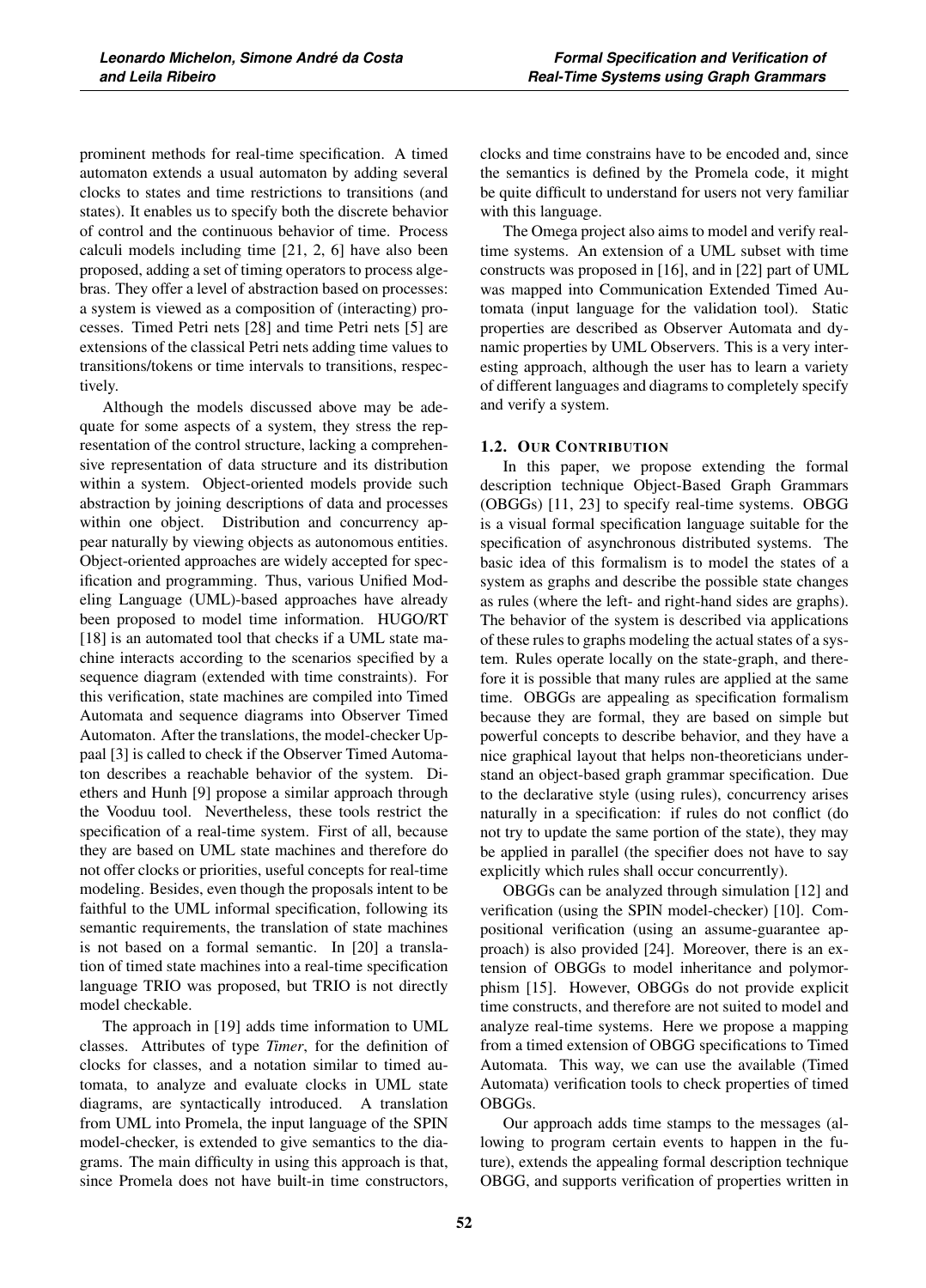temporal logic. The main contributions of this paper are: (i) the proposal of a timed extension to OBGG; and (ii) the translation of the extended OBGG to Timed Automata, leading to automatic verification of properties. The paper is organized as follows: Section 2 presents OBGGs and its timed extension; Section 3 describes the semantics of timed OBGGs; Section 4 reviews Timed Automata; the translation of timed OBGGs to Timed Automata is described in Section 5; Section 6 analyzes the example; and final remarks are in Section 7.

# 2. OBJECT BASED GRAPH GRAMMARS

Object based graph grammar (OBGG) is a formal visual language suited to the specification of object-based systems. We consider object-based systems with the following characteristics: (i) a system is composed of various objects. The state of each object is defined by its attributes, which may be pre-defined values or references to other objects. An object cannot read or modify the attributes of other objects; (ii) objects are instances of classes. Each class includes the specification of its attributes and of its behavior; (iii) objects are autonomous entities that communicate asynchronously via message passing. An OBGG specifies a system in terms of states and changes of states, where states are described by graphs and changes of states are described by rules.

Now, the definitions used for the description of Timed Object-Based Graph Grammars (TOBGGs) are presented. Each formal definition is preceded by an informal description of its meaning. The formal definitions are necessary to follow the translation of TOBGG to Timed Automata, described in Section 5. For the comprehension of the other contributions of this paper, it is possible to skip the formal definitions. Examples of main concepts can be found in Subsection 2.2.

Graph, Graph Morphism. A *graph* consists of a set of vertices partitioned into two subsets, of objects and values (of abstract data types), and a set of edges partitioned into sets of message and attribute edges. Values are allowed as object attributes and/or message parameters. Messages, modeled as (hyper)edges, may also have other objects as parameters and must have a single target object. These connections are expressed by total functions assigning to each edge its source and target vertices. Figure 1 illustrates a graph for an object-based system. Values of abstract data type Natural are allowed, for example, as attributes of the Train object and as parameters of the OpenGate message. The Train object also has references to Gate and RSegm objects as attributes. Message OpenGate has the Train object as target and as sources a reference to RSgm object and



Figure 1. Type Graph

Natural values. A *graph morphism* expresses a structural compatibility between graphs: if an edge is mapped, the corresponding vertices, if mapped, must have the same sources/target vertex; if a vertex is mapped, the attributes must be the same.

Let  $f : A \rightarrow B$  be a partial function and let  $f^{\bullet}$  be the corresponding total function  $f^{\bullet}$  :  $dom(f) \rightarrow B$ , s.t,  $f(x) = f^{\bullet}(x)$ ,  $\forall x \in dom(f)$ . Let *Spec* be an algebraic specification, including sort  $Nat$  and the usual operations and equations for natural numbers, and  $\mathcal{U}$ :  $\text{Alg}(\text{Spec}) \to \text{Set}$  be the forgetful functor that assigns to each algebra the disjoint union of its carrier sets. It is assumed that the reader is familiar with basic notions of algebraic specification (see, e.g., [14]).

DEFINITION 1 (GRAPH, GRAPH MORPHISM) *Given an algebraic specification Spec, a graph*  $G = (V_G, E_G,$  $s^G, t^G, A_G, a^G$  *consists of a set*  $V_G$  *of* vertices parti*tioned into sets*  $\partial V_G$  *and*  $\partial V_G$  *(of objects and values, respectively), a set* <sup>E</sup>G *of* (hyper)edges *partitioned into sets* mEG *and* aEG *(of messages and attributes, respectively), a total* source *function*  $s^G : E_G \to V_G^*$ , assign-<br>*ing a list of vertices to each edge, a total* target *function ing a list of vertices to each edge, a total* target *function*  $t^G : E_G \to oV_G$  assigning an object-vertex to each edge,<br>an attribution function of which  $t^G : M(A)$  assigning to *an attribution function*  $a^G : vV_G \to \mathcal{U}(A_G)$ *, assigning to each value-vertex a value from a carrier set of* <sup>A</sup>G*.*

*A* (partial) graph morphism  $g : G \rightarrow H$  is a tu*ple*  $(q_V, q_E, q_A)$ *, where the first components are partial functions*  $g_V = g_{oV} \cup g_{vV}$  *with*  $g_{oV} : oV_G \rightarrow oV_H$ *and*  $g_{vV}$  :  $vV_G \rightarrow vV_H$  *and*  $g_E = g_{mE} \cup g_{aE}$  *with*  $g_{mE}: mE_G \to mE_H$  and  $g_{aE}: aE_G \to aE_H$ ; and the *third component is a total algebra homomorphism such that the diagrams below commute. A morphism is called total if all components are total. This category of graphs and partial graph morphisms is denoted here by GraphP (identities and composition are defined componentwise).*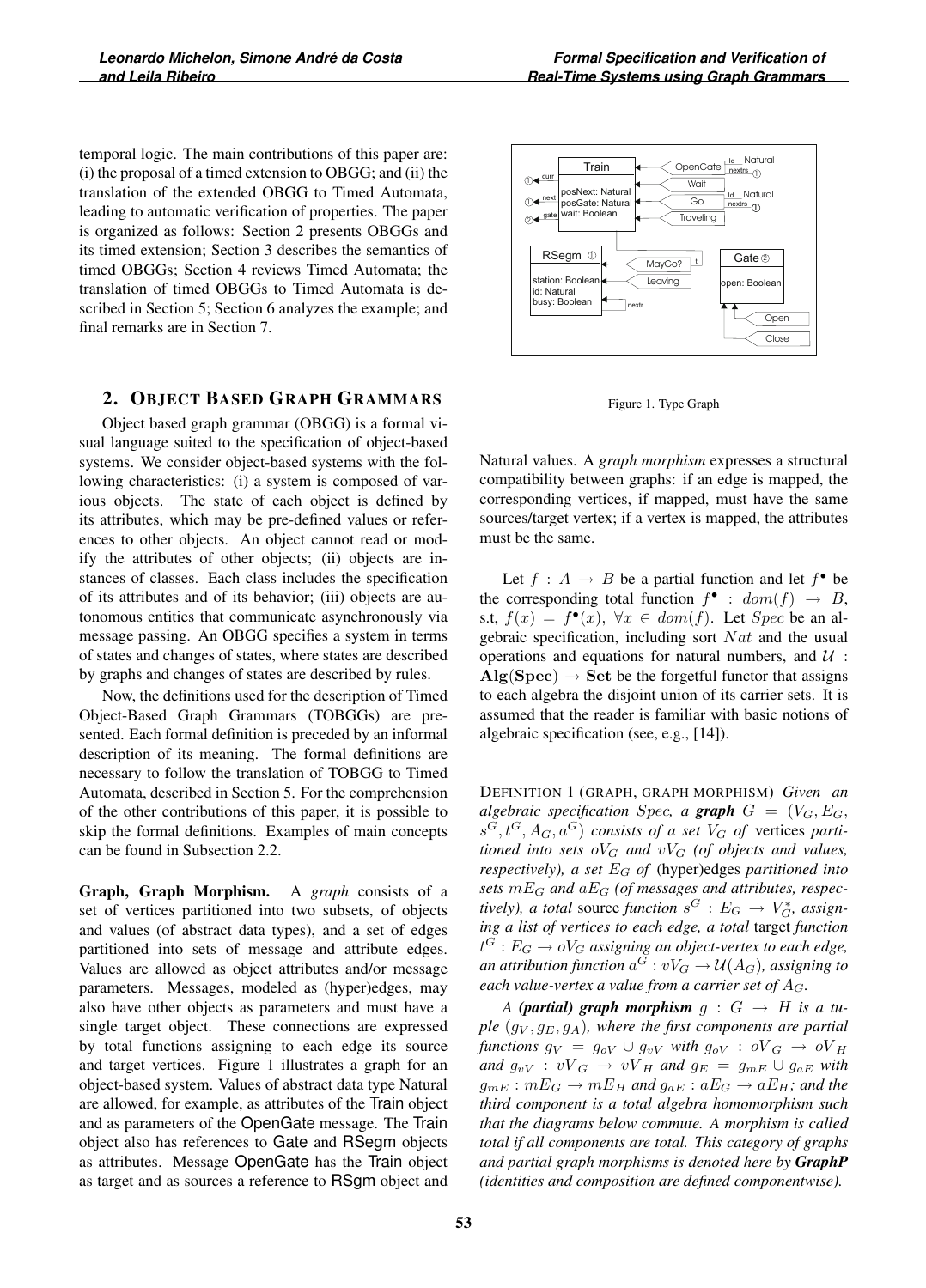

OB-Graphs. An *OB-graph* is a graph equipped with a morphism *type* to a fixed graph of types [8]. Since types constitute the static part of the definition of a class, we call the graph of types as *class graph*. Two restrictions are imposed to a *class graph* to guarantee that it corresponds to a class in the sense of the object paradigm: the first is that there are no data values in a class graph (they are represented by the name of data types); and the second imposes that each class can have exactly one list of attributes. A morphism between OB-graphs is a partial graph morphism that preserves the typing.

DEFINITION 2 (OB-GRAPHS) *Let* Spec *be a specification.* A graph C is called a **class graph** iff (i)  $A_C$ *is a final algebra*<sup>1</sup> *over* Spec*, (ii) for each object ver-* $\textit{text } v \in oV_C$  *there is exactly one attribute hyperedge*  $(ae \in aE_C)$  with target v. An **OB-graph over** C is *a pair*  $OG^C = (OG, type^{OG})$  where  $OG$  *is an graph called* **instance** graph and  $type^{OG}$  :  $OG \rightarrow C$  is a *total graph morphism, called the typing morphism. A* morphism between OB-graphs  $OG_1^C$  and  $OG_2^C$  is a par*tial graph morphism*  $f : OG_1 \rightarrow OG_2$  *such that for all*  $x \in dom(f)$ , type<sup> $O\tilde{G_1}(x) = type^{OG_2} \circ f(x)$ *. The cat-*</sup> *egory of OB-graphs typed over a class graph* C*, denoted by OBGraph(C), has OB-graphs over* C *as objects and morphisms between OB-graphs as arrows (identities and composition are the identities and composition of partial OB-graph morphisms).*

The operational behavior of the system described by a graph grammar is determined by the application of grammar rules to the graphs that represent the states of the system (starting from an initial state).

Rule. A rule of an object-based grammar consists of (the numbers in parenthesis at the end of each item correspond to conditions in Definition 3):

• *a finite left-hand side L*: describes the items that must be present in a state to enable the application of the rule. The restrictions imposed to left-hand sides of rules are:

- There must be exactly one message vertex, called trigger message – this is the message handled/deleted by this rule (cond. 2).
- Only attributes of the target object of the trigger message should appear – not all the attributes of this object should appear, only those necessary for the treatment of this message (cond. 3).
- Values of abstract data types may be variables that are instantiated at the time of the application of the rule. Operations defined in the abstract data type specification may be used (cond. 6 and 7).
- *a finite right-hand side R*: describes the items that will be present after the application of the rule. It may consist of:
	- Objects and attributes present in the left-hand side of the rule as well as new objects (created by the application of the rule). The values of attributes may change, but attributes cannot be deleted (cond. 4 and 5).
	- $-$  Messages to all objects appearing in  $R$ .
- a condition: this condition must be satisfied for the rule to be applied. This condition is an equation over the attributes of left- and right-hand sides.

DEFINITION 3 (RULE) *Let* C *be a class graph,* Spec *be a specification and* X *be a set of variables for* Spec*. A rule is a pair* (r, Eq) *where* Eq *is a set of equations over* Spec with variables in X and  $r = (r_V, r_E, r_A) : L \to R$ *is a* C*-typed OB-graph morphism s.t.*

- *1.* L *and* R *are finite;*
- 2. *a message is deleted:* ∃! $e \in mE_L$ *, called trigger(r),*  $trigger(r) \notin dom(r_E);$
- *3. only attributes of the target of the message may appear in L:*  $(aE_L = \emptyset) \vee ((\exists! e \in aE_L) \wedge t^L(e) = t^L(\text{trigon}(m)))$ .  $t^L(trigger(r))$ );
- *4. attributes of existing objects may not be deleted nor created:*  $\forall o \in oV_L$ . ( $\exists e \in aE_L$ .  $t^L(e) = o \Rightarrow \exists e' \in$  $aE_R.t^L(e') = r_V(o)$ ;
- *5. objects may not be deleted:*∀ $o \in oV_L.o \in dom(r_V)$ ;
- *6. the algebra of* r *is a quotient term algebra over the specification* SpecNat *including a set of equations* Eq *and variables in* X*;*
- *7. attributes appearing in* L *may only be variables of*  $X: \forall v \in vV_L.a^L(v) \in X;$

<sup>&</sup>lt;sup>1</sup>An algebra in which each carrier set is a singleton.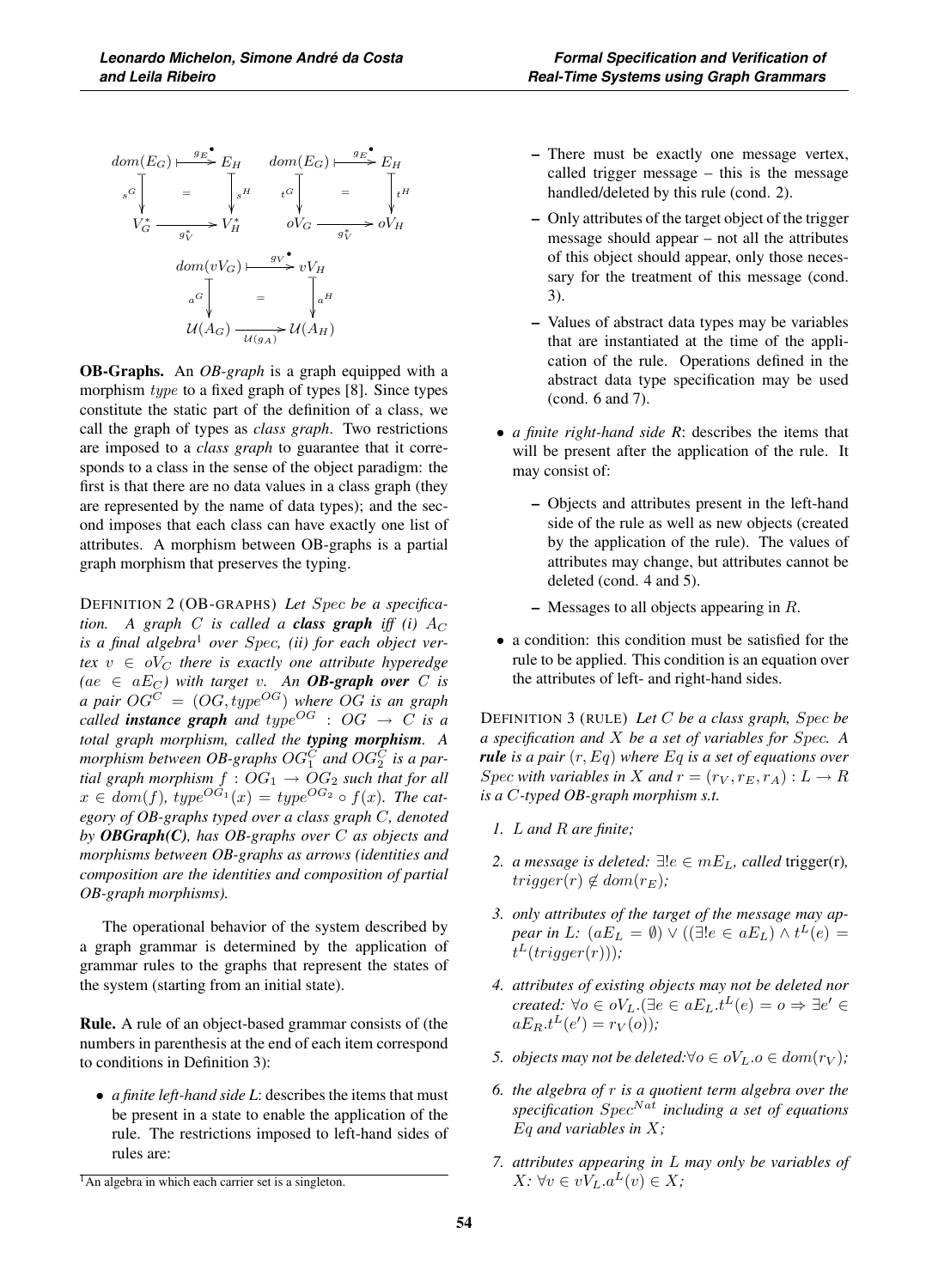*8. the algebra homomorphism component of*  $r(r_A)$  *is the identity (rules may not change data types).*

*We denote by* Rules(C)*the set of all rules over a class graph* C*.*

Object-Based Graph Grammar (OBGG). An objectbased system is composed of:

- a *type graph*: a graph containing information about all the attributes of all types of objects involved in the system and messages sent/received by each kind of object.
- a *set of rules*: these rules specify how the objects will behave when receiving messages. For the same kind of message, we may have many rules. Depending on the conditions imposed by these rules (on the values of attributes and/or parameters of the message), they may be mutually exclusive or not. In the latter case, one of them will be chosen non-deterministically to be executed. The behavior of an object when receiving a message is specified as an atomic change of the values of the object attributes together with the creation of new messages to any objects.
- an *initial graph*: this graph specifies the initial values of the attributes of the objects, as well as messages that must be sent to these objects when they are created. The messages in this graph can be seen as triggers of the execution of the object.

DEFINITION 4 (OBJECT-BASED GRAPH GRAMMAR)

*An object-based graph grammar, short OBGG, is a tuple* (Spec, X, C, IG, N, n) *where* Spec *is an algebraic specification,* X *is a set of variables,* C *is a class graph,* IG *is a* C*-typed graph, called initial or start graph,* N *is a set of rule names,*  $n: N \rightarrow Rules(C)$  *assigns a rule to each rule name.*

#### 2.1. TIMED OBGG

Originally, the Graph Grammar formalism does not include the concept of time. Here we incorporate time to the model in order to model real-time systems. There are several choices of where to put the time in a graph grammar: rules, messages, and objects. We have decided to put time stamps on the messages describing when they are to be delivered/handled. In this way, we can program certain events to happen at some specific time in the future. Rules do not have time stamps, that is, the application of a rule is instantaneous. Our idea is that the time assigned to messages models the amount of time these messages need to arrive at their destinations. This choice was made because we intend to have a formalism suitable for reactive systems, that are typically distributed systems with asynchronous communication. In such systems, the most time consuming operation is communication (that is, transmission times are usually much bigger than computation times), and therefore it is adequate to assume that computations (rule applications) are instantaneous, and that communication (message exchange) consumes time. Moreover, we adopt relative time: time stamps are not to be understood as absolute time specifications of when an event should occur, but rather as an interval of time relative to the current time in which the event should occur.

Syntactically a Timed Object Based Graph Grammar (TOBGG) is an OBGG with an additional time representation at the messages. The time stamps of the messages have the format:  $\langle tmin, tmax \rangle$ , with  $tmin \leq tmax$ , where  $tmin$  and  $tmax$  are the minimum/maximum number of time units, relative to the current time, within which the message should be handled. The possible time-stamps are:

- $\mathbb{P}^{\text{max}}$ : this message must be handled in at least *tmin* time units and at most in *tmax* time units, i.e., in interval  $[tmin + current$  time,  $tmax +$ current time].
- $\stackrel{\text{max}}{=}$ : if *tmin* is omitted, the current time is assumed as the minimum time for this message, i.e., the message must be handled in interval  $[0 +$  $current time, tmax + current time$ ].
- $\mathbb{P}$ : if tmax is omitted, infinite is assumed (i.e., this message has no time limit to be delivered). It must be handled in interval  $[tmin +$ current time,  $+\infty$ ).
- Message  $\left\{ \cdot \right\}$  if  $tmax = tmin$ , this message must be handled in a specific time during the simulation, i.e., in interval  $[t+current\ time, t+current\ time]$ .
- $\frac{M \text{less age}}{M}$ : if  $tmin$ ,  $tmax$  and the bar | are omitted, the message can be delivered from the current time on, and has no time limit to be handled, i.e., it must be handled in interval  $[0 + current time, +\infty)$ .
- this notation is equivalent to having  $tmin = tmax = t$ , with t being the current time. These messages must be handled immediately, i.e., in interval [current time, current time].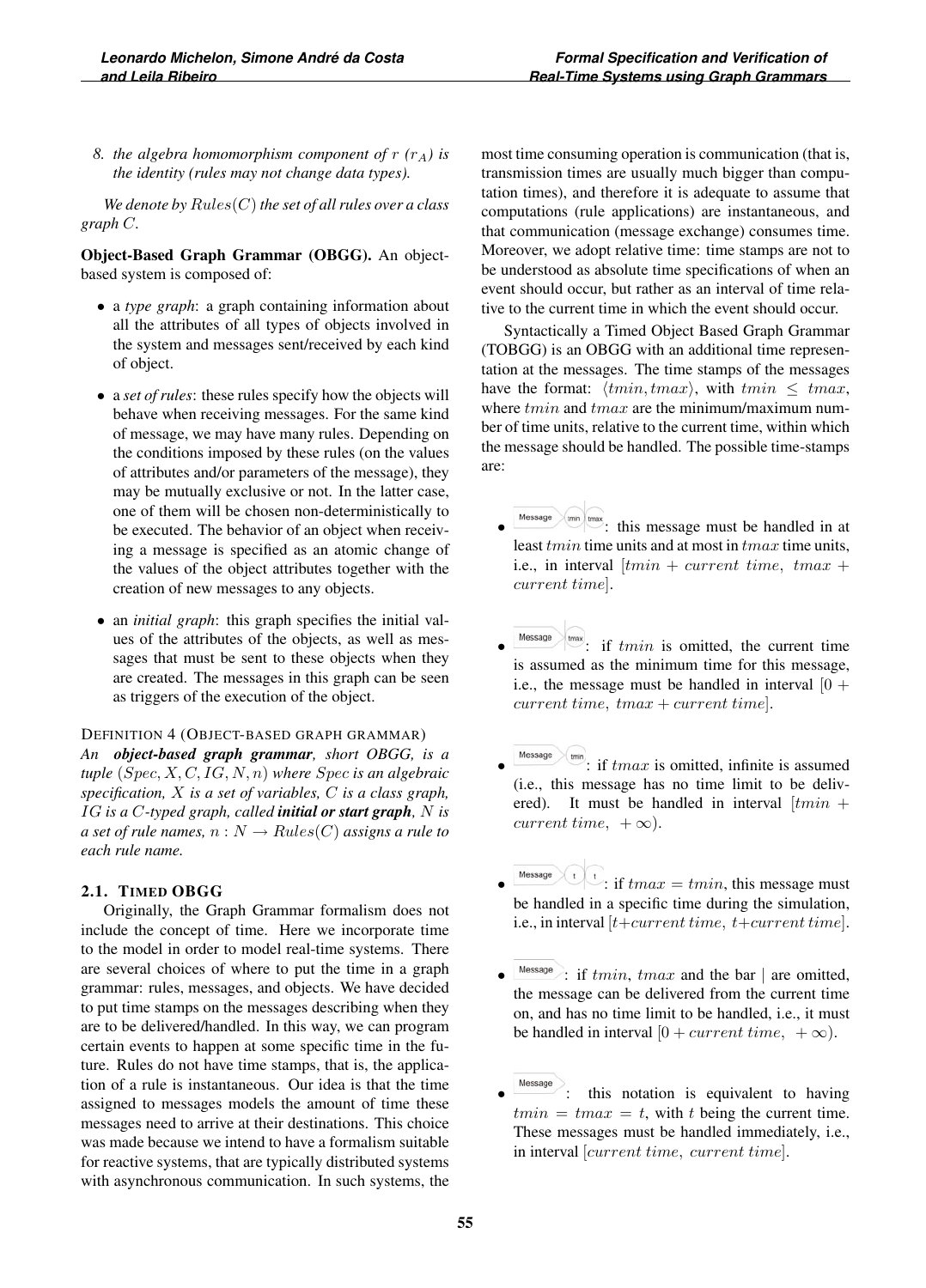Now, we define timed OBGGs, short TOBGGs using (typed and attributed) hypergraphs. Let  $Spec^{Nat}$  denotes an algebraic specification including sort  $Nat$  and the usual operations and equations for natural numbers.

Timed Graph, Timed Graph Morphism. A *timed graph* consists of a graph with two partial functions, which assign a minimum/maximum time to each message. A *timed message* has the minimum/maximum time defined. A *(partial) timed graph morphism* is a graph morphism that is compatible with time, that is, if a timed message is mapped, the time of the target message must be the same.

DEFINITION 5 (TIMED GRAPH, TIMED GRAPH MORPHISM) Let Spec<sup>Nat</sup> be a specification, a **timed graph**  $TimeG = (G, t_{min}^G, t_{max}^G)$  consists of a graph G<br>and partial functions  $t_{min}^G, t_{max}^G : mE_G \rightarrow \mathbb{N}$ , assigning<br>a minimum/maximum time to each massage adge of G *a minimum/maximum time to each message edge of* G*. A* **timed message** is a message  $m \in mE_G$  such that  $t_{min}^G(m)$  and  $t_{max}^G(m)$  are defined. For timed messages<br>m, we require that  $t_{min}^G(m) \le t_{max}^G(m)$ .<br>A (partial) timed graph morphism  $\alpha : G \to H$  is a

*A* (partial) timed graph morphism  $g : G \to H$  is a graph morphism  $g = (g_V, g_E, g_A)$ , such that, the dia*grams below commute. A morphism is called total if both components are total. The category of timed graphs and partial timed graph morphisms is denoted by TimGraphP (identities and composition are defined componentwise).*



Timed OB-Graph. The definition of timed OB-graph is analogous to the untimed case.

Timed Rule. A *timed rule* is a rule with an additional requirement: the message in the left-hand side should not have a specific time stamp, i.e.,  $t_{min}$  and  $t_{max}$  are undefined. This means that the aim of the rules shall be to specify how to handle a message, and not when it should be delivered.

DEFINITION 6 (TIMED RULE) Let time $d_{rule}(r: L \rightarrow R,$  $Eq$ ) be a rule according to Definition 3. Then timed<sub>rule</sub> *is a (timed) rule if the following condition is satisfied:*

1.  $t_{min}^L(trigger(r))$  and  $t_{max}^L(trigger(r))$  are undefined.

Timed Object-Based Graph Grammar (TOBGG). The definition of TOBGG is analogous to Definition 4, considering timed graphs and timed rules.

#### 2.2. EXAMPLE: RAILROAD SYSTEM

In this section we model a simple railroad system using graph grammars. This example is similar to the one presented in [17] (and in many other papers that propose new specification and verification techniques for real-time systems). In a railroad system, the most important issue that should be guaranteed is that trains do not crash. This is typically achieved by interlocking systems, that only allow trains to enter regions of tracks in which there are no other trains. We kept the example simple to be able to explain in detail how the semantical model - that describes the computations of the system - is constructed. Nevertheless the specification method as well as relevant properties of railroad controlling system can be suitably illustrated in this example.

The railroad system is composed of instances of three entities: Train, Gate and RSegm. We model a system in which there are trains traveling along a railroad (composed of railroad segments), and at some places there are gates. The model shall assure that two trains can not be at the same railroad segment at the same time, and additionally if there is a gate to enter some region of the railroad, this gate shall be opened when a train passes. This apparent simple behavior involves intense exchange of messages since this system is inherently asynchronous. Now we show the model for each component of this system.

Train Entity: the graph grammar of the Train Entity is depicted in Figure 1 (type graph), Figure 2 (initial graph template TrainIni) and Figure 3 (rules). The type graph shows that each train has six attributes: its current position (curr), a reference to the position the train can move to (next), a reference to a gate (gate), the identifier of the next position (posNext), the identifier of the gate (posGate), and a state attribute that describes whether the train is moving or waiting (wait).



Figure 2. Initial Graphs Templates

Trains may receive four kinds of messages: Wait, Go, OpenGate and Traveling. Messages OpenGate and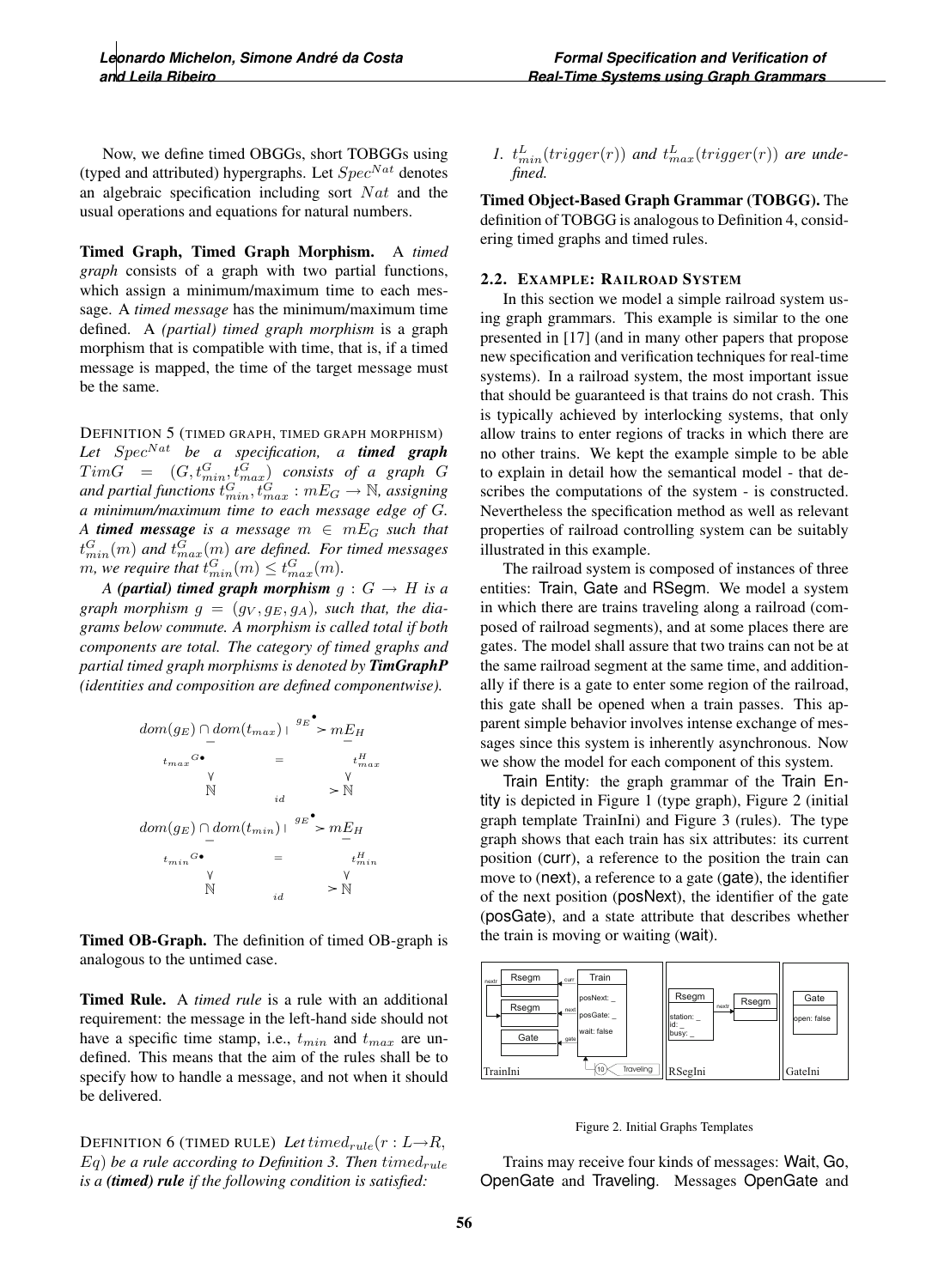

Figure 3. Train Rules

Go have parameters. The initial graph template TrainIni in Figure 2 describes that initially a train must be connected to two instances of RSegm, one of Gate, and has a pending Traveling message (this message will trigger the movements of the train). The attribute wait is initialized to false. To create an object of this class, four arguments are need to instantiate this template: a natural number (posGate), two railroad segments (curr and next) and one gate (gate).

The behavior of the Train entity is modeled by the rules shown in Figure 3. Rule R1-T describes that, when receiving a message Traveling, a train tries to travel to the railroad segment pointed by its next attribute. This is modeled by the message MayGo? at the right-hand side of the rule asking permission to enter this segment. Rule R2-T chooses to wait at least 10 time units before trying to travel. Since both rules delete the same message, for each message, one will be non-deterministically chosen to be applied. Rule R3-T models that, when receiving a Wait message, the train asks permission to enter the next railroad segment. Rule R4-T describes the movement of a train: it updates its attributes, sends a Traveling message to itself to be received in (at least) 10 time units (simulating the time needed to reach the end of this segment) and sends a message to the segment it was in to inform that this train is leaving. Note that this rule has a condition  $n \leq 9$ , expressing that this movement may only occur if there is no gate g to enter the next position n. If there is a gate, message Go will be treated by rule R5-T, that requires the gate to open immediately (the Open message is scheduled to arrive exactly in the next time unit (without delay)). The application of rule R5-T also generates a message OpenGate, that shall arrive between 2 and 3 time units (the time needed for the gate to open), and will trigger rule R6-T, that will then move the train to the next position.

Railroad Segment Entity: this graph grammar is depicted in Figure 1 (type graph), Figure 2 (initial graph template RSegIni) and Figure 4 (Railroad Segment Rules). The type graph describes that each railroad segment keeps the information about its identifier (attribute id: Natural), its neighbour (the reference nextr), its state (busy:Boolean) and the knowledge whether it is a station or not (station:Boolean). The initial graph is given by two consecutive RSegm instances. Instances of RSegm can react to messages MayGo?, telling a train that it can either move to it (rule R2-R) or that it should wait at least 10 time units (rule R1-R), and to messages Leaving, updating its busy attribute (rule R3-R).

Gate Entity: the specification of the Gate Entity is shown in Figure 1 (type graph), Figure 2 (initial graph template GateIni) and Figure 4 (Gate Rules). The type graph indicates that gates have one attribute open that describes whether the gate is opened or closed. By rule R1- G, if the gate is requested to open, its closure is scheduled to occur between 5 and 8 time units, i.e. all open requests cause a delay in closing the gate. By rule R2-G, if the gate is opened and there is a close request, attribute open is modified to false.

# 3. SEMANTICS OF TIMED OBJECT BASED GRAPH GRAMMARS

As discussed in the previous section, the semantics of graph grammars is based on rule applications. First, we give the formal definitions of how these rule applications are obtained in the untimed graph grammars. Then, we explain how these rule applications can be enhanced to handle time. The resulting semantic model will be a transition system in which states correspond to reachable graphs (equipped with clocks) and transitions describe rule applications or the elapse of time.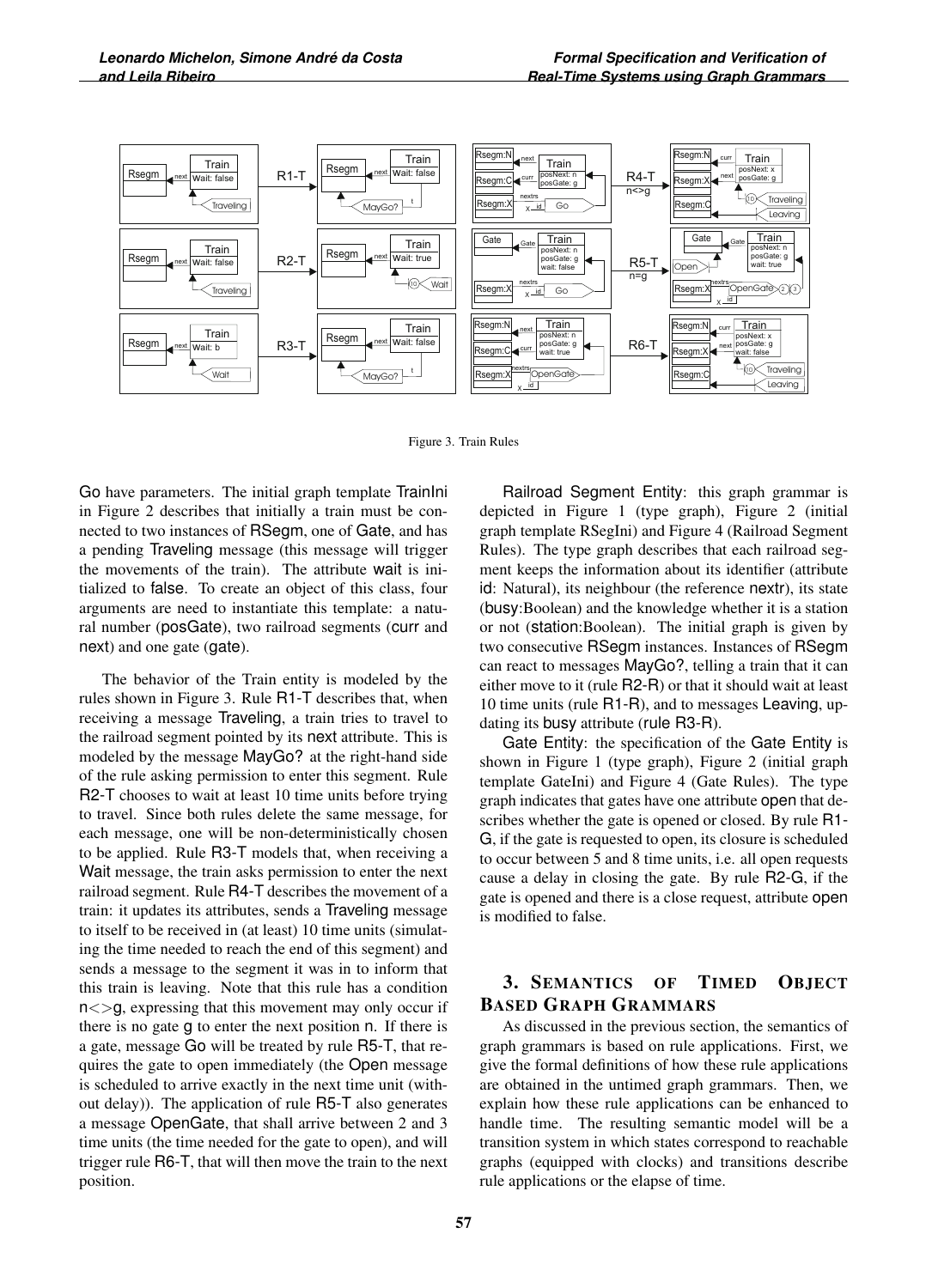

Figure 4. Railroad Segment Rules and Gate Rules

**Rule Application, Computation.** Given a rule  $r$  and a state  $G$ , we say that this rule is applicable in this state if there is a match  $m$ , that is, an occurrence of the left-hand side of the rule in the state. We denote such *rule application* by  $G \stackrel{(r,m)}{\Longrightarrow} H$ .Graphs  $G$  and  $H$  are called *input* and *output* graphs of this rule application. A rule application means that all items that are in the left-hand side of the rule and not in the right-hand side will be deleted from  $G$ , and all items that are in the right-hand side of  $r$  but not in its left-hand side will be included in  $G$  (formally, this effect can be described by a pushout in suitable categories of graphs). In a graph, there may be various vertices/edges with the same types. This means that the same rule may be applicable to a graph using different matches. A *computation of a graph grammar* is a sequence of rule applications starting with the initial graph of the grammar, and in which the output graph of one rule application is the input graph of the next one. We say that a graph (or state) G is *reachable* if there is a computation in which the output graph of the last rule application is  $G$ .

#### DEFINITION 7 (RULE APPLICATION, COMPUTATION)

Let  $OBGG = (Spec, X, C, IG, N, n)$  *be an objectbased graph grammar,*  $(r : L \rightarrow R, Eq)$  *be a rule, and* G *be a typed graph over* C*. A match for* r *in* G *is a total morphism*  $m : L \rightarrow G$  *in OBGraph(C). A rule* **application** G  $\stackrel{(r,m)}{\Longrightarrow}$  H using rule r and match m is a *pushout in the category OBGraph(C). The morphism*  $r' : G \to H$  is called derived rule.

$$
\begin{array}{ccc}\nL & r > R \\
m & (PO) & m' \\
V & V & V \\
G & r' > H\n\end{array}
$$

*A (finite) computation of* OBGG *from* IG *to* H*, denoted by*  $IG \stackrel{*}{\Longrightarrow} H$ *, is a sequence of rule applications*  $G_i \stackrel{(r_i,m_i)}{\Longrightarrow} G_{i+1}, i \in \{0,\ldots,n\}, n \in \mathbb{N}, \text{where } G_0 = IG,$ <br>  $G = H \text{ and } g \in \text{Bulge}(G) \text{ for all } i \in [0,\ldots,n]$  $G_n = H$  and  $r_i \in Rules(C)$  for all  $i \in \{0, \ldots, n\}.$ *Infinite computations are defined analogously, with*  $i \in$ N*. The class of all computations of* OBGG *is denoted by* CompOBGG*. The class of all reachable graphs in*  $Comp_{OBGG}$  *is defined by State*<sub>OBGG</sub> =  $\{G \mid G =$  $IG \vee IG \stackrel{*}{\Longrightarrow} G \in Comp_{OBGG}$ 

An example of a rule application is shown in Figure 5.



Figure 5. Example of a Rule Application

Typically, the semantics of a system described using a graph grammar is a transition system where the states are graphs and the transitions describe the possible rule applications. This semantics, however, does not take into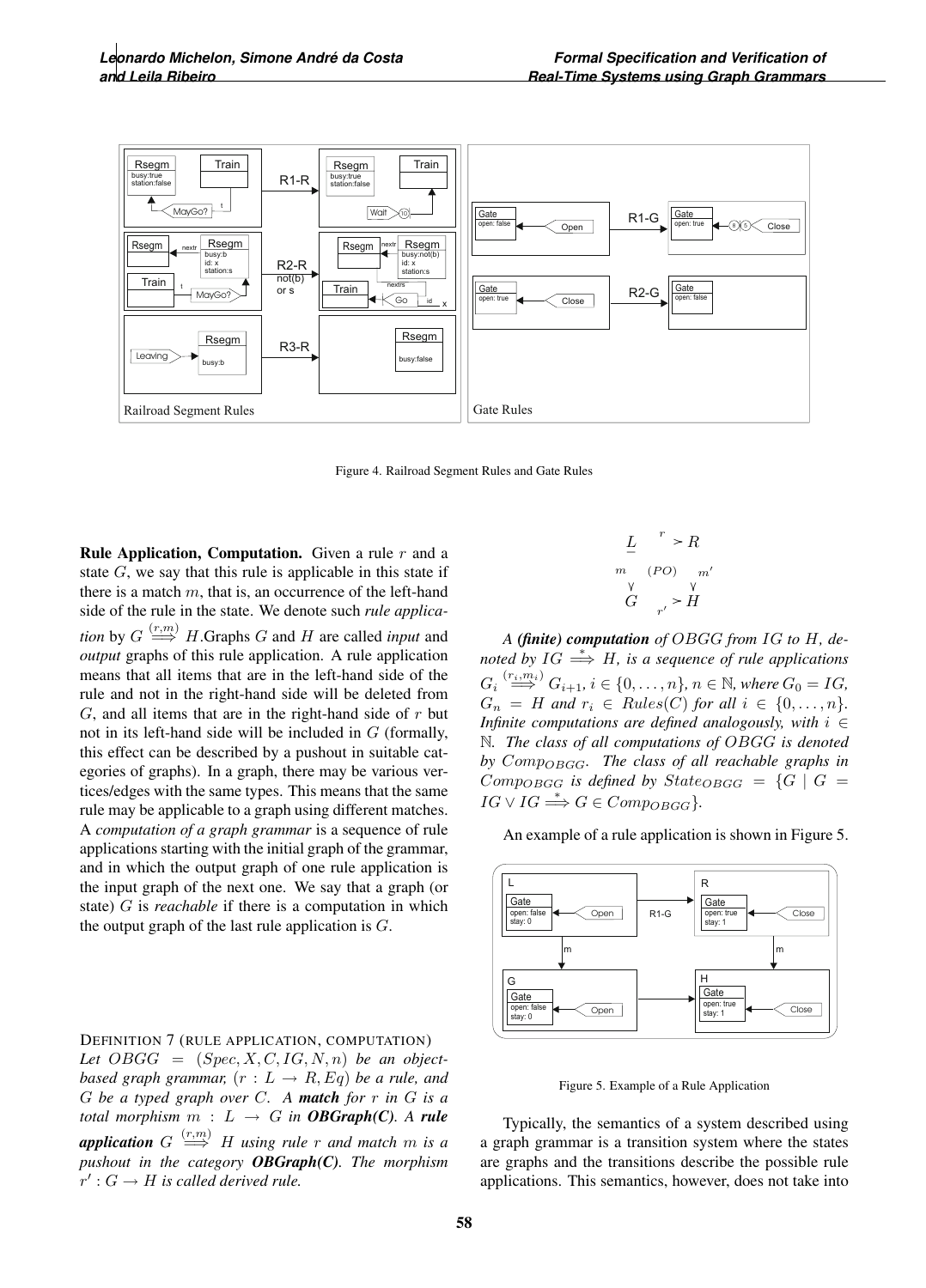consideration any time restrictions. In order to define the transition system that gives semantics to a timed objectbased graph grammar, we make an extension of the usual semantics, including clocks on states and allowing only rule applications that respect time restrictions.

Time is handled in the following way: a clock is assigned to each timed message, that is, to each message that is generated with some time constraint (minimum and/or maximum delivery time). This clock is initialized with zero, and, as time advances, the clock eventually reaches the minimum/maximum time. One requirement that is imposed on the semantic model is that all clocks advance simultaneously. This requirement implies that the relations among delivery times of messages in a state are preserved in the subsequent states, and this assures that the time constraints of the system are adequately modeled. Note that this does not impose a serious restriction in practice, since we are just assuming that clocks count the time in the same units and never stop until they are deallocated (in particular, this does not mean that we have a global notion of time).

Timed State. In the semantical model proposed here, states are described by tuples  $(G, Clocks_G, mc^G, val^G),$ where  $G$  is a timed object-based graph,  $Clocks_G$  is a set of clock names, a function  $mc<sup>G</sup>$  associates a clock with each timed message of G, and a function  $val^G$  associates a time (natural number) with each clock.

DEFINITION 8 (TIMED STATE) *Given a timed object based graph grammar*  $TOBGG = (Spec, X, C, IG, N,$  $n)$  *and a timed graph G over C. The tuple*  $S_G$  =  $(G, Clocks<sub>G</sub>, mc<sup>G</sup>, val<sup>G</sup>)$  *is called a timed state if (i)*  $Clocks_G$  is a set of clock names; (ii) the partial func*tion*  $mc^G$  :  $mE_G \rightarrow Closed_{G}$ , called **clock assignment** *function, is injective and total on timed messages of* G*; (iii) the total function*  $val^G : Closeds_G \rightarrow \mathbb{N}$ *, called interpretation or value function, assigns a time with each clock of*  $S_G$ *.* 

Timed Computations. A state change of a TOBGG can be obtained in two ways: by an application of a rule of a TOBGG or by elapse of time. In both cases, time restrictions must be obeyed: in the case of rule applications, it must be assured that a message will be treated only within its delivery time (this is guaranteed by suitable definition of match for timed rules); in the case of time elapse, the maximum treatment time of all messages should not be violated (this is guaranteed by forbidding computations that would lead to inconsistent states, that is, states that do not satisfy the time restrictions). A timed computation is defined by a sequence of such state changes (corresponding to rule application or time elapse). Therefore, by construction, a timed computation guarantees that time restrictions will never be violated.

DEFINITION 9 (TIMED RULE APPLICATION) *Let*  $TOBGG = (Spec, X, C, IG, N, n)$  *be a timed objectbased graph grammar,*  $(r : L \rightarrow R, Eq)$  *be a rule,* and  $S_G = (G, Clocks_G, mc^G, val^G)$  *be a timed state.* A **match** for r in  $S_G$  is a total morphism  $m: L \to G$  *in OBGraph(C) such that if trigger(r) is a timed message then (i)*  $val^G(mc^G(m_E(trigger(r)))) \ge$  $\begin{array}{l} t_{min}^G(m_E(trigger(r))), (ii) val^G(mc^G(m_E(trigger(r))))\ \leq t_{max}^G(m_E(trigger(r))).\ \end{array}$ 

*A* **timed rule application**  $S_G \xrightarrow{(r,m)} S_H$  using *rule r and match m generates a timed state*  $S_H$  =  $(H, Clocks_H, mc^H, val^H)$  *obtained as follows:* H *is the graph resulting from application of rule* r *at*  $match \t m \t in \t graph \t G; \t Clocks<sub>H</sub> = Clocks<sub>G</sub> {mc^G(m_E(trigger(r)))}\cup {c_i|i}$  *is a message created in*  $H$ *}; for each timed message msg of*  $mE$ *H* 

$$
mc^{H}(msg) = \begin{cases} mc^{G}(msg), & \text{if msg was preserved by } r \\ c_{msg}, & \text{if msg was created by } r \end{cases}
$$

and for each clock name  $c \in Closed_{H}$  corresponding to *a message* msg *of* H

$$
val^{H}(c) = \begin{cases} val^{G}(c) & , \text{ if } msg \text{ was preserved by } r \\ 0 & , \text{ if } msg \text{ was created by } r \end{cases}
$$

DEFINITION 10 (TIMED COMPUTATION) *A (finite) timed computation of a timed object-based graph*  $\mathit{grammar} \, TOBGG = (Spec, X, C, IG, N, n) \, \mathit{between}$ *timed states*  $S_{IG}$  *and*  $S_H$ *, denoted by*  $S_{IG} \stackrel{*}{\Longrightarrow} S_H$ *, is a sequence of transitions*  $S_{G_i} \stackrel{\text{def}}{\Rightarrow} S_{G_{i+1}}, i \in \{0, \ldots, n\},$ <br> $S \subseteq \mathbb{N}$  where  $C = IC$   $S = S$  and let as here  $n \in \mathbb{N}$ , where  $G_0 = IG$ ,  $S_{G_n} = S_H$  and lab can be:

- $(r_i, m_i)$ : *in this case,*  $G_i \stackrel{(r_i, m_i)}{\longrightarrow} G_{i+1}$  *must be a rule application of rule* r *at match* m*;*
- δ : *a non-negative value corresponding to the elapse of time from state*  $S_{G_i}$  *to state*  $S_{G_{i+1}}$ *. In this case,*  $S_{G_{i+1}}$  *is obtained as follows:*  $G_{i+1} = G_i$ ,  $Clocks_{G_{i+1}} = Clocks_{G_i}, mc^{G_{i+1}} = mc^{G_i},$  $val^{G_{i+1}}(c) = val^{G_i}(c) + \delta$ , for all  $c \in Closeds_{G_{i+1}}$ . *This transition may only occur in case the following restriction is satisfied: for all timed message* msg *of*  $G_i$  with corresponding clock  $c_{msq}$ ,

$$
t \le t_{max}^{G_i}(msg), \text{ where}
$$
  

$$
val^{G_i}(c_{msg}) < t \le val^{G_{i+1}}(c_{msg}).
$$

*Infinite computations are defined analogously, with*  $i \in \mathbb{N}$ . The class of all timed computations of TOBGG is denoted by  $Comp_{TOBGG}$ . The class of all reachable graphs *in* Comp<sub>TOBGG</sub> *is defined by*  $State_{TOBGG} = \{G \mid G =$  $IG \vee IG \stackrel{*}{\Longrightarrow} G \in Comp_{TOBGG}$ *}*.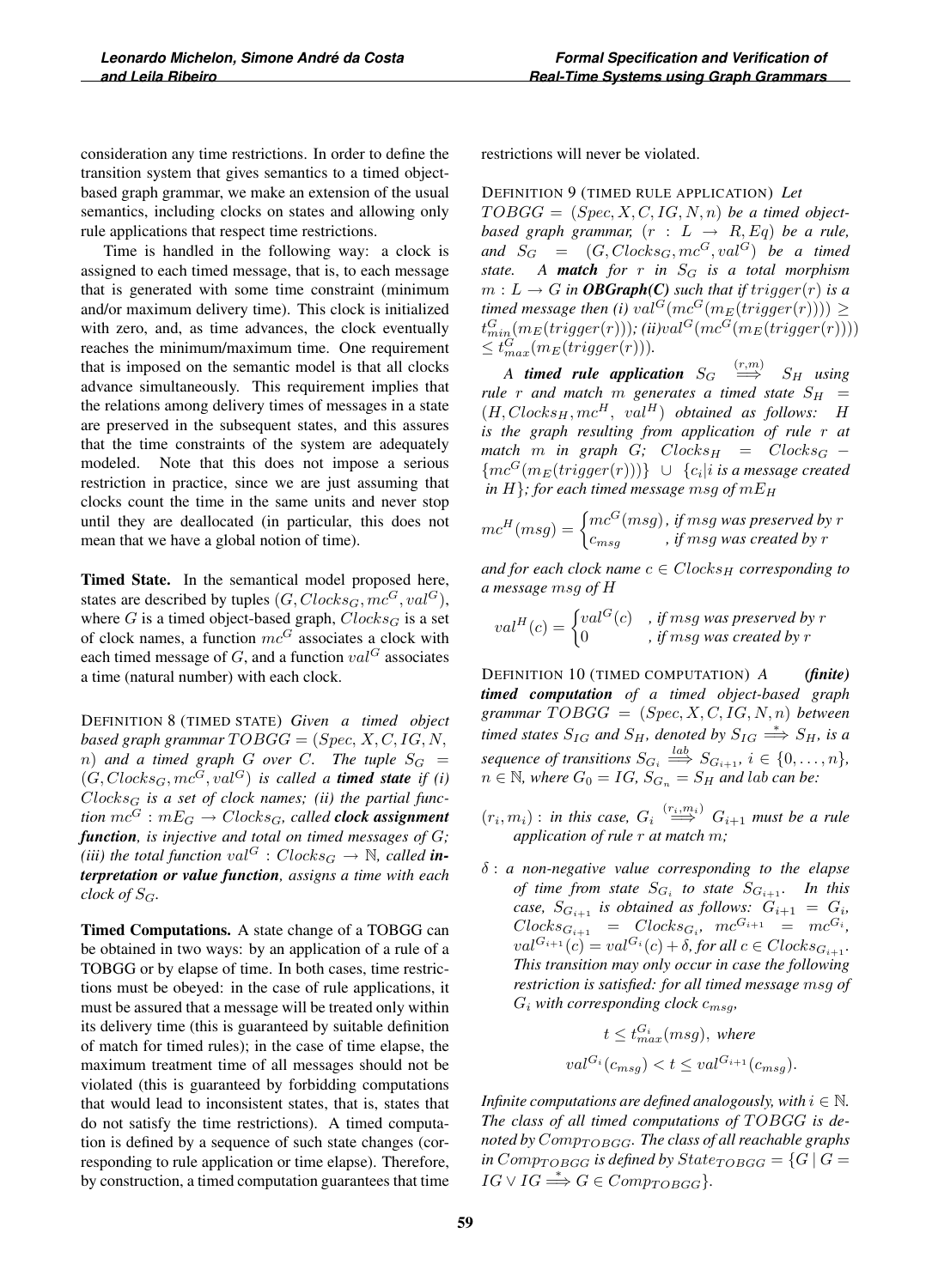

Figure 6. (Part of the) Transition System for the Railroad System

#### Semantics of TOBGG.

Now, the semantics of timed object-based graph grammars can be defined: it is a transition system in which states are timed states and transitions correspond to rule applications that respect time restrictions (minimum/maximum delivery times of the message handled by the rule), or transitions that update clocks (all clocks simultaneously). The latter should also respect message delivery time restrictions: a clock can only be updated if the maximum time of the corresponding message is not violated. By construction, this transition system corresponds to the class of all timed computations of a TOBGG.

DEFINITION 11 (SEMANTICS OF TOBGG) *Given a timed object-based graph grammar*  $TOBGG = (Spec,$ X, C, IG, N, n)*, its semantics is the transition system*  $TS = (IS, States, Lab, Tran)$  *defined by:* 

**Initial State:**  $IS = (IG, Clocks_{IG}, mc^{IG}, val^{IG})$ *where*  $Clocks_{IG} = {c_{msg}}$ *msg is a timed message*  $of IG$ ;  $mc^{IG}(msg) = c_{msg}$ , for all timed mes*sages* msg of IG;  $val^{IG}(c) = 0$ , for all clocks  $c \in Clocks_{IG}$ .

- States: *The set of states contains all states* S *that are reached by timed computations that is*  $States_{TOBGG}$  (see Def. 10).
- **Transitions:** A transition  $S1 \stackrel{lab}{\Longrightarrow} S2$  is in Tran if there exists a timed computation tcomp of  $TOBGG$  start*ing at* IS *that contains this transition.*

Lab : is the set of all labels of transitions in Tran.

Figure 6 illustrates part of the transition system obtained for the Railroad System presented in Subsection 2.2. Rectangles represent states and arrows model transitions (state changes). States are composed by a graph G and by functions  $mc^G$  and  $val^G$  (represented in the lower part of rectangles), that associate, respectively, a clock with each timed message of graph  $G$  and a time with each clock. Transitions labeled by a non-negative value correspond to state changes due to elapse of time and transitions labeled by a rule name correspond to state changes caused by the application of the respective rule. For example, from the initial state IG to state G0 the transition labeled by 12 just updates clock1, and the transition from G0 to G2 corresponds to the application of rule R2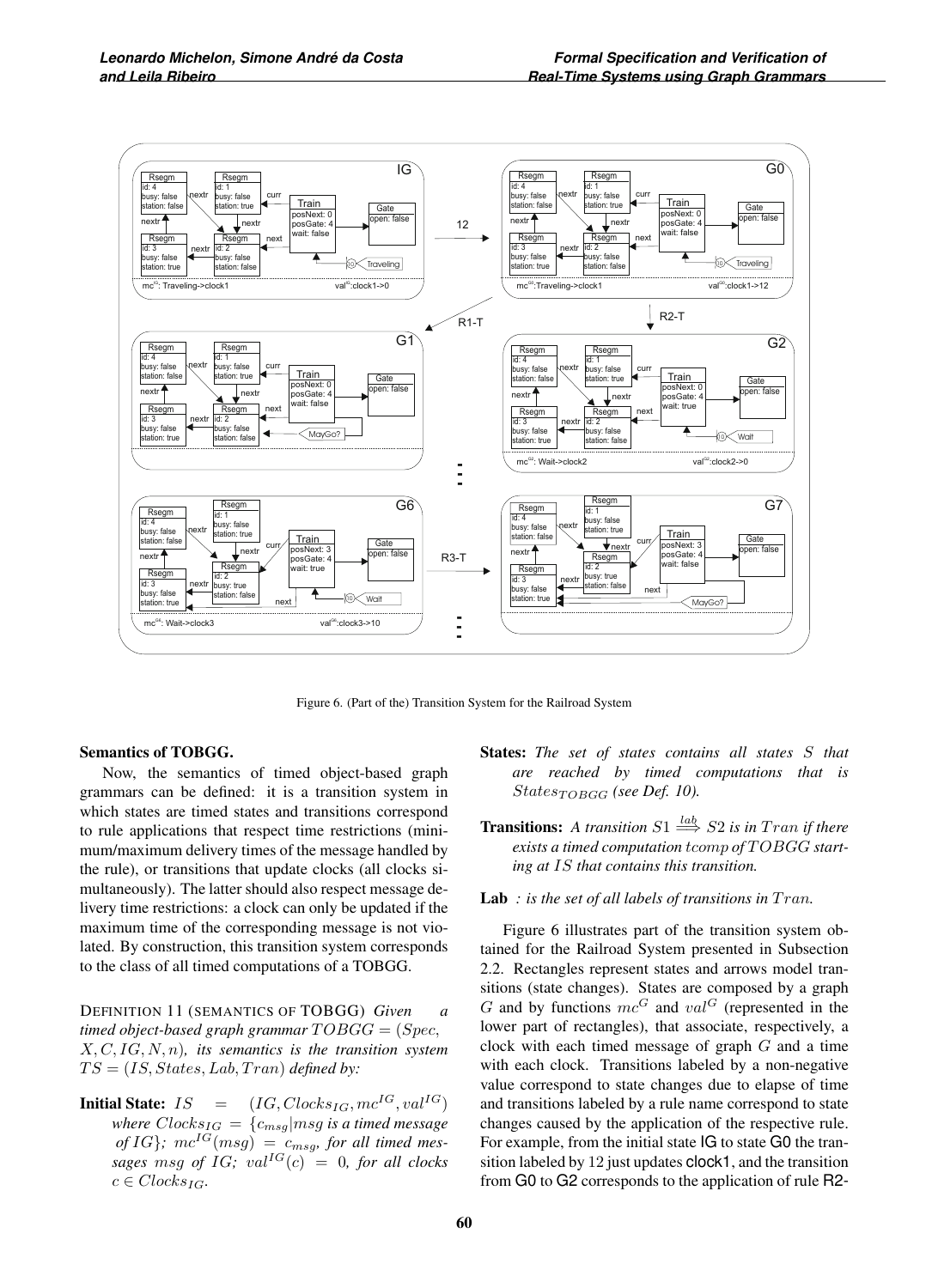T. In the latter case, Traveling is the trigger message (it is consumed) and a timed message Wait is created. The clock associated with this message, clock2, is initialized with zero.

To be able to perform automatic verification of timed object-based graph grammars, we translate each TOBGG to an equivalent timed automaton, and use the existing tools to verify properties of timed automata to check the TOBGG. Since our semantic definition for TOBGG was highly inspired by timed automata, the comparison of the transition systems generated by TOBGG and timed automata is straightforward.

### 4. TIMED AUTOMATA

Timed Automata [1, 4] are used to specify and verify real-time systems. To express the behavior of a system with time restrictions, Timed Automata extend Nondeterministic Automata with a finite set of clocks. In this model states and transitions are associated to clock constraints. A clock constraint is a conjunction of atomic constraints, which compare clock variables with a constant value (a nonnegative rational value). Formally, let  $x$ be a clock in a set *Clocks* of clock variables and c be a constant in Q, then the set φ(Clocks) of *clock constraints*  $\varphi$  is defined by the grammar:

$$
\varphi := x \leq c \mid c \leq x \mid x < c \mid c < x \mid \varphi_1 \wedge \varphi_2,
$$

A clock constraint associated to a state (named invariant) indicates how many time units the system may remain on a certain state. The constraint of a transition represents its activation conditions. Moreover, each transition is associated to a set (possibly empty) of clocks that are reset with the occurrence of this transition.

DEFINITION 12 (TIMED AUTOMATON) *A timed automaton*  $TA$  *is a tuple*  $(L, L^0, \Sigma, Clocks, I, E)$ *, where:* 

- L *is a set of states;*
- $L^0 \subset L$  *is a set of initial states;*
- Σ *is a set of labels;*
- Clocks *is a finite set of clocks;*
- I *is a mapping that labels each state* s *in* L *with some clock constraint in*  $\phi$ (*Clocks*)*;*
- $E \subseteq L \times \Sigma \times 2^{Clocks} \times \phi(Clocks) \times L$  *is a set* of transitions. Each tuple  $(s, a, \varphi, \lambda, s')$  represents a *transition from state s to a state s' labeled with a.*  $\varphi$ *is a clock constraint over* Clocks *that specifies when the transition is enabled (it may be the empty constraint*  $\varepsilon$ *), and the set*  $\lambda \subseteq Clocks$  *gives the clocks to be reset with this transition.*



Figure 7. Timed Automaton

Figure 7 shows an example of a timed automaton where s0 and s1 represent the states of the system. The clock constraint  $x < 4$  in state  $s1$  means that the system can remain in this state while the clock value  $x$  is less than four. The transitions are  $(s0, b, x \geq 2, \{ \} , s1)$  and  $(s1, a, \varepsilon, \{x\}, s0).$ 

To each timed automaton  $TA$  we can associate a corresponding transition system [1]. The possible transitions are the ones specified in  $TA$ , and transitions that increment the clocks (all clocks are incremented simultaneously). All transitions and reachable states must satisfy the time restrictions.

Formally, the semantics of a timed automaton  $A$  is defined by associating a transition system  $S_A$  with it. Each state of  $S_A$  is a pair  $(s, val)$ , such that s is a location of A and val is a clock interpretation for Clocks such that val satisfies the invariant  $I(s)$ . The set of all states of A is denoted by  $Q_A$ . A state  $(s, val)$  is an initial state if s is an initial location of A and  $val(x)=0$  for all clocks x. There are two types of transitions in  $S_A$  [1]:

- **Time elapse:** for a state  $(s, val)$  and a real-valued time  $\delta \geq 0$ ,  $(s, val) \stackrel{o}{\rightarrow} (s, val + \delta)$  if for all  $\delta \geq \delta' \geq 0$ ,  $val + \delta'$  satisfies the invariant  $I(s)$ ;
- **Automaton transition:** for a state  $(s, val)$  and a transition  $(s, a, \phi, \lambda, s')$  such that v satisfies  $\phi$ ,  $(s, val) \xrightarrow{a}$  $(s', val[\lambda := 0]).$

Thus,  $S_A$  is a transition system with label-set  $\Sigma \cup \mathbb{R}$ .

# 5. TRANSLATION OF TIMED OBJECT BASED GRAPH GRAMMARS TO TIMED AU-TOMATA

In this section we define formally how to obtain a timed-automaton that grasps this idea of behavior of timed OBGGs. If the initial state, the set of rules and the set of reachable states of a grammar are finite<sup>2</sup>, a finite timed automaton is generated. However, we can only define a timed automaton for grammars that reach states with a bounded number of messages (because the number of clocks in an automaton is fixed). If we consider

<sup>&</sup>lt;sup>2</sup>We assume that we have only one representative for each isomorphism class of graphs in the set of reachable states.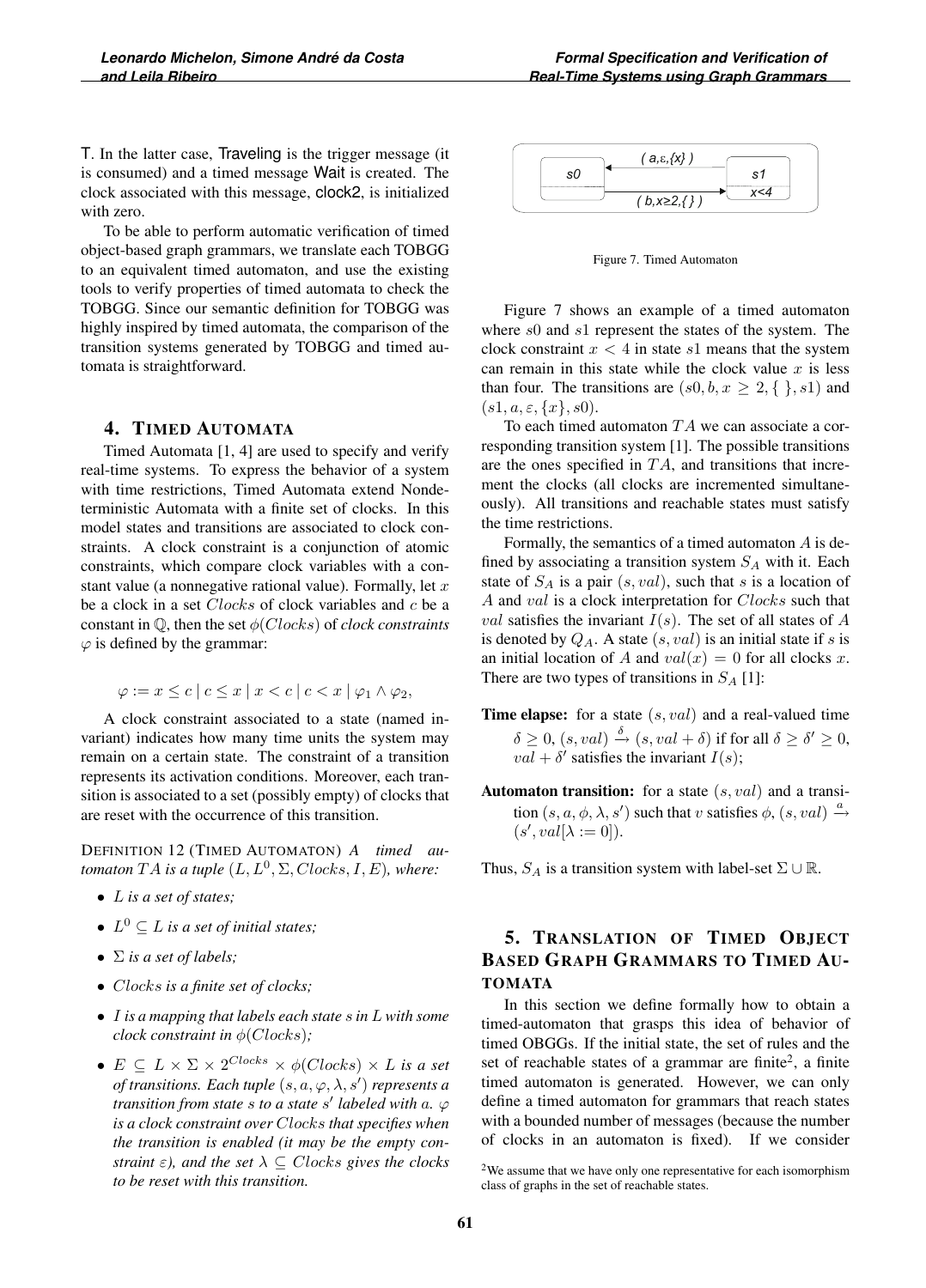

Figure 8. (Part of the) Timed Automaton for the Railroad System

finite-state systems (that are the ones that are possible to automatically verify), this imposes no restriction. To define this automaton, states are described by pairs  $(G, mgclock^G)$ , where G is a timed object-based graph and  $msgclock^G$  is defined as follows:

- Clock assignment function (msgclock): Given a graph G and a set of clocks Clocks, the clock assignment function  $msgclock^G : mE_G \rightarrow Clocks$  is a partial injective function that assigns a clock to each timed message of  $G$  (analogous to definition of function  $mc$  in Def. 8);
- x-tmessage bounded graph grammar:  $G$ ammar  $GG$ is x-tmessage bounded, where  $x$  is a natural number, if there is no reachable state of  $GG$  in which there are more than  $x$  timed messages.

DEFINITION 13 (TRANSLATION OF TOBGG TO TA) Let  $TOBGG = (Spec, X, C, IG, N, n)$  *be an x*- *tmessage bounded timed object-based graph grammar. The translation of* T OBGG *to the timed automaton*  $TA = (L, L^0, \sum, Clocks, I, E)$  is given by:

- $L = \{(G, msgclock^G) | G \text{ is reachable in TOBGG}\}$ *and* msgclock<sup>G</sup> *is a clock assignment function*}*;*
- $L^0 = (IG, mgclock^{IG})$ ;
- $\sum = N \times Mor(timedOBGraph(C))^3;$
- $Clocks = {clock<sub>1</sub>, ..., clock<sub>x</sub>};$
- $I(G, msgclock^G)$  *is the conjunction of all formulas*  $\begin{array}{l} \mathrm{val}(\mathit{msgclock}^G(\mathit{msg}))\leq t_{max}^G(\mathit{msg}), \textit{with } \mathit{msg} \in \ \mathit{mEx} \ \mathit{and} \ t^G \pmod{\in \mathbb{N}}. \end{array}$  $mE_G$  and  $t_{max}^G(msg) \in \mathbb{N}$ ;
- E is the set of all transitions  $((G, msgclock^G), a, \varphi,$  $\lambda$ ,  $(H, mgglock^H)$ *) such that*

 $\sqrt[3]{3}$  Mor(timedOBGraph(C)) is the class of all morphisms in the category **timedOBGraph(C)**. Labels of transitions of  $TA$  are pairs of rule names and matches (that are morphisms in timedOBGraph(C)).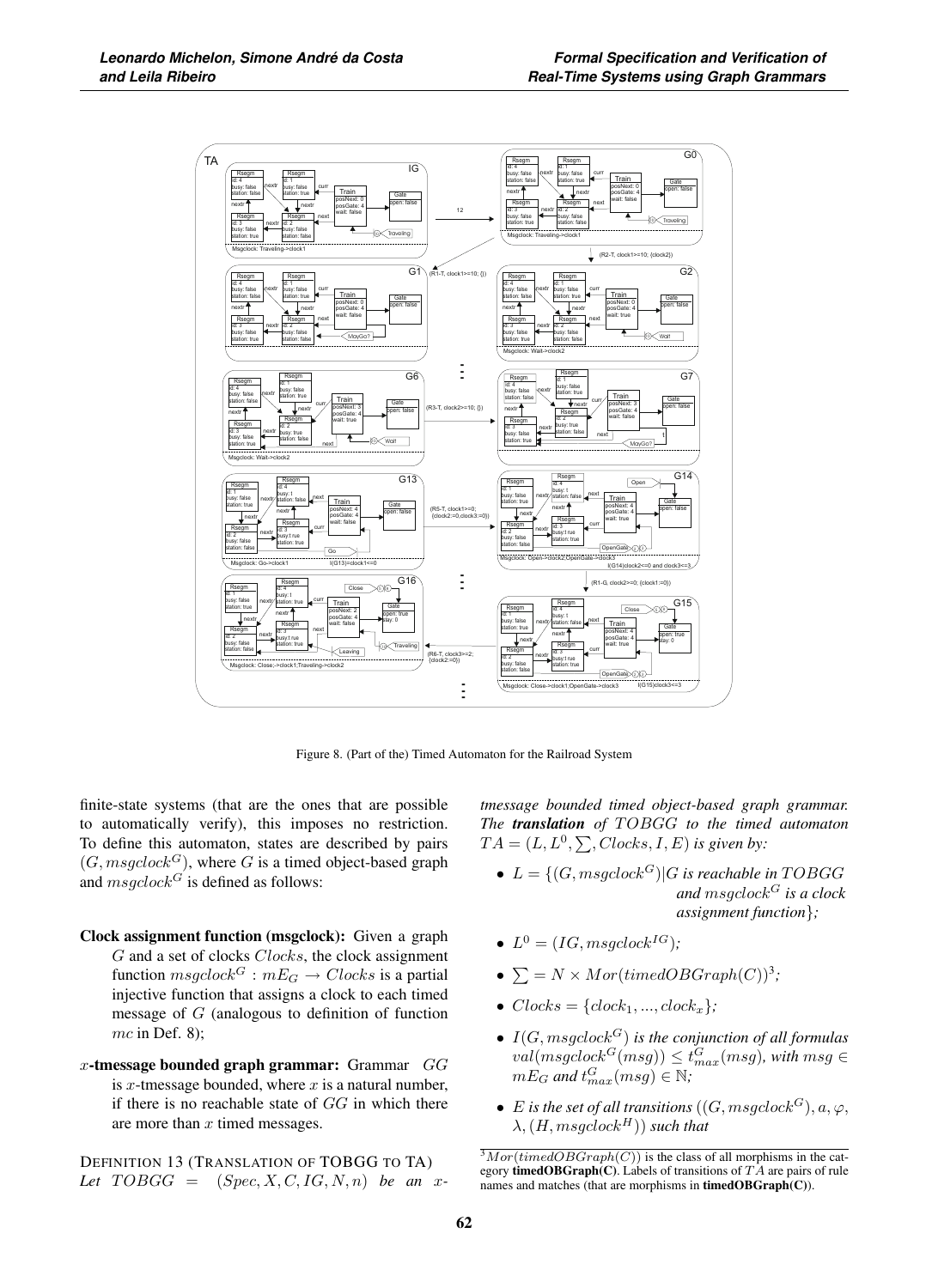

Figure 9. Examples of Initial States

 $- \exists$  *a* rule application  $G \stackrel{(r,m)}{\Longrightarrow} H$ , let  $trigger(r) = msg$  and msgclock<sup>G</sup>(msg) = c*;*

$$
- a = (r, m),
$$
  
\n
$$
- \varphi = \begin{cases} (val(c) \ge t_{min}^G(msg)), & \text{if } t_{min}^L(msg) \\ \varepsilon & \text{if } t_{min}^L(msg) \\ \varepsilon & \text{is undefined} \\ \text{is undefined} \end{cases}
$$

– λ *is the set of clocks assigned to the timed messages created by the rule application.*

The clock constraint (invariant)  $\left( val(c) \right)$   $\leq$  $t_{max}(msg)$  on states  $(I(s))$  assures that the system may stay in state  $s$  at most until the clocks of all timed messages of s are less than their respective maximum time limits (because after this time, there will be at least one message in s that was not delivered in time). The clock constraint on transitions  $\varphi$  assures that, if a message has a minimum time to be delivered  $(t_{min}^L(msg))$ , it will<br>not be processed before this time, if a message does not not be processed before this time, if a message does not have such restriction, it may be processed at any time (the restrictions on maximum times for delivery are modeled by function I, as described above). Moreover,  $\lambda$  indicates which clocks shall be reset with the transitions, these are all the clocks used in the newly created timed messages in the target state of the transition.

Now, this construction is illustrated by an example. Figure 8 shows a (partial) timed automaton (TA) that was obtained from translation of example in Subsection 2.2. The initial state of TA is the state IG. G1, G2, G6, G7, G13, G14, G15 and G16 are some states of the automaton TA (that are obtained with rules application from IG). The time constraints were inserted following Definition 13. The complete timed automaton for this example has 36 states and 40 transitions. In the graph representations the matches are omitted.

Due to the construction of the timed automaton based on rule applications over reachable states of  $TOBGG$ , this semantics is compatible with a traditional semantics based on sequences of rule applications presented in Section 3: whenever there is a transition  $((G, msgclock^G), (r, m), \varphi, \lambda, (H, msgclock^H))$  in the timed automaton, there is a corresponding transition from graph  $G$  to graph  $H$  corresponding to applying rule r using match m to graph  $G$ . The converse is also true because timed rule applications always respect the minimum/maximum delivery times of messages, that is, a timed rule application  $S_G \stackrel{(r,m)}{\Longrightarrow} S_H$ can always be translated to a corresponding transition  $((G, msgclock^G), (r, m), \varphi, \lambda, (H, msgclock^H)),$  where the clock assignment functions are basically the same (up to renaming of the used clocks). Note that, in the TO-BGG transition system there is no limit in the number of created clocks, whereas in timed automaton there is a fixed set of clocks. Therefore, this full semantical compatibility can be achieved only for grammars that do not generate an unbounded number of timed messages (since there is a clock for each timed message, such grammars would have to be translated to timed automata with infinite number of clocks, and this is not possible according do the definition of timed automata). The transitions that correspond to time elapse in both semantical models are defined basically in the same way: they must guarantee that maximum delivery times of messages will not be violated. Thus, the resulting transition systems will have exactly the same time elapse transitions.

In Figure 9 we present two other possibilities of initial states (IG1, IG2) for the example in Subsection 2.2. Note that if we change the initial state, we are actually specifying a new system, since the properties that may or not hold are highly dependent on the state the system starts to execute. Graph IG1 presents a situation in which there is only one train traveling in a circular railroad consisting of two segments (called 1 and 2), and with a gate that should be opened to allow the passage from segment1 to segment 2. The timed automaton that represents the TOBGG with the initial graph IG1 has 21 states and 24 transitions. Graph IG2 models a circular railroad with 3 segments in which two trains are traveling. It also contains one gate. For the TOBBG with initial graph IG2, the timed automa-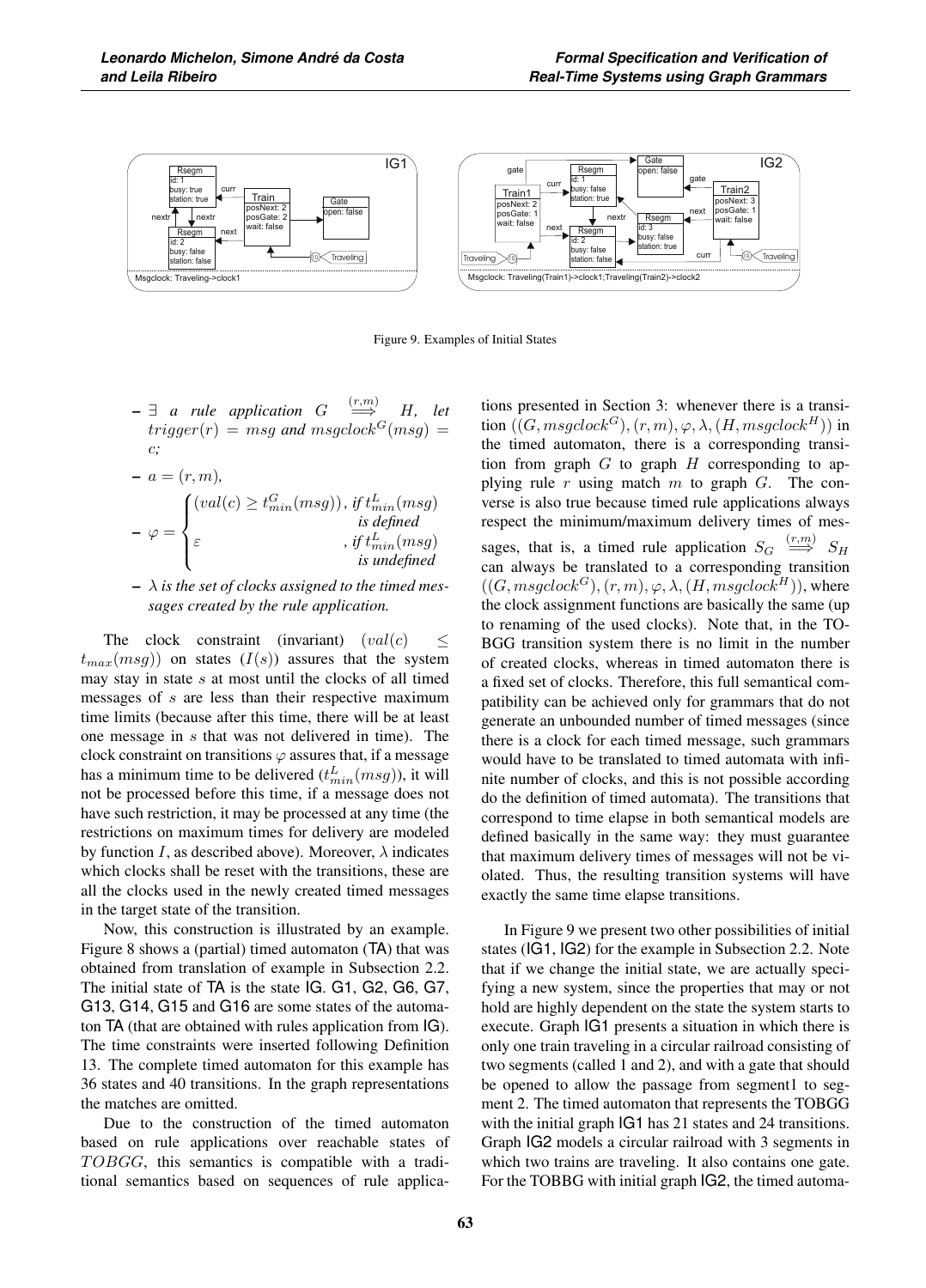

Figure 10. (Part of the) Timed Automaton for the Initial Graph IG1

ton has 123 states and 264 transitions. These numbers do not consider unreachable states and transitions.

#### 6. VERIFICATION

For simulation and verification of properties of realtime systems we chose to use Uppaal (version 3.4.11) [3], a toolkit developed by Uppssala University and Aalborg University. Uppaal is a tool for validation (via graphical simulation) and verification (via automatic modelchecking) that has timed automata as the input language and a subset of CTL as the specification language. The simulator can be used in three ways: the user can run the system manually and choose which transitions to per-

form, the random mode can be toggled to let the system run on its own, or the user can go through a trace (saved or imported from the verifier) to see how certain states are reachable. The verifier is designed to check a subset of CTL (Computation Tree Logic). The formulas to be checked must be in one of the following formats:

- $A||\phi$ : for all paths,  $\phi$  always hold;
- $E \leq \phi$ : there exists a path where  $\phi$  eventually holds;
- $A \ll \phi$ : for all paths,  $\phi$  will eventually hold;
- $E[\phi]$ : there exists a path where  $\phi$  always holds;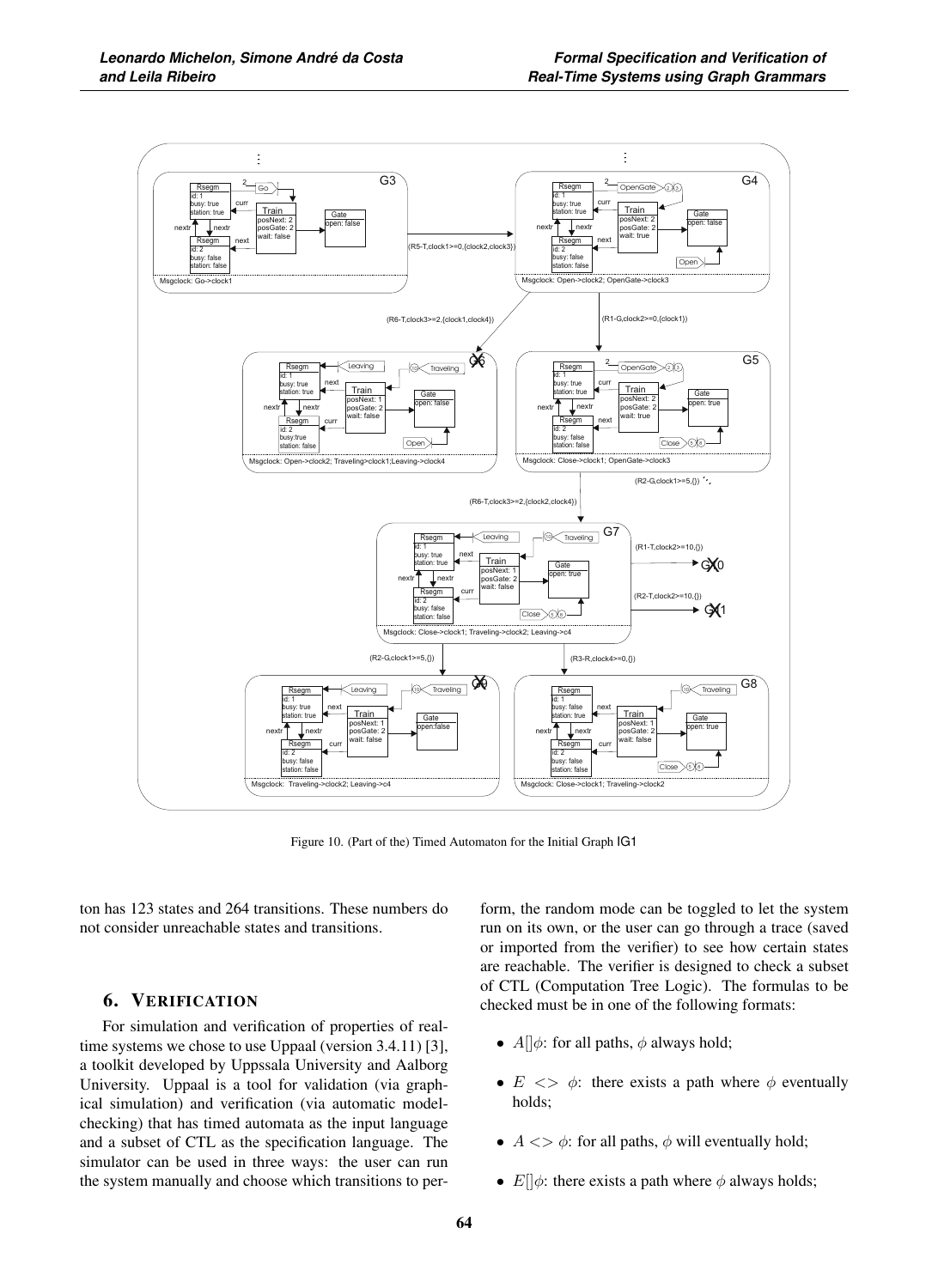

Figure 11. (Part of the) Timed Automaton for the Initial Graph IG2

•  $\phi$  – – >  $\psi$ : whenever  $\phi$  holds  $\psi$  will eventually hold.

where  $\phi$  e  $\psi$  are Boolean expressions that can refer to states, integer variables and clocks constraints. The word deadlock can be used to verify deadlocks.

Safety properties mean that something bad will never happen. To check these properties in Uppaal, we use the forms  $A||\phi$  or  $E||\phi$ . For example, the property  $A||$  not deadlock was checked for the railroad system of section 2.2 (with initial graph IG (Figure 8)) and was satisfied. This indicates the absence of deadlock for all paths of the system.

Reachability properties are the simplest forms of properties. They specify whether a given property  $\phi$  can be satisfied in some reachable state. The form  $E \ll \phi$ is used to check these properties. For example, we can check if there is one path in which state G7 of automaton TA in Figure 8 (that represents the situation when train asks permission to pass to the railroad segment identified with id 3) is reachable and clock2 has a value less than 10 time units  $(E \leq S$  TA.G7 and clock2 $\leq$  10). This property was checked and was not satisfied because when the system reaches state G7, the value of clock2 must be already greater than 10 (this is the condition of the transition to reach this state).

Liveness properties are used to check if something good will eventually happen. These properties are expressed by the forms  $A \ll \phi$  and  $\phi - \phi > \psi$ . For example, TA.G13−− >TA.G16 means that if state G13 of TA occurs, then G16 will occur, too. This establishes that if the train can travel to a railroad segment that has a gate (situation represented by state G13) the gate will eventually open and the train will travel to this segment (represented by state G16). This property is satisfied by the example.

Graph IG1 of Figure 9 illustrates a state with one train, two railroad segments and one gate. Considering this initial state and the same rules for the behavior of trains, gate and railroad segments, we obtain a TOBGG whose corresponding timed automaton is partially depicted in Figure 10 . For this system, we verified the following properties:

- $A$ [] not deadlock: the system never deadlocks, that is, in any reachable state, there is always a rule that can be applied.
- TA1.G3−− >TA1.G4: the train always requests the opening before passing a gate. In this case, G3 corresponds to the state in which there is a gate to en-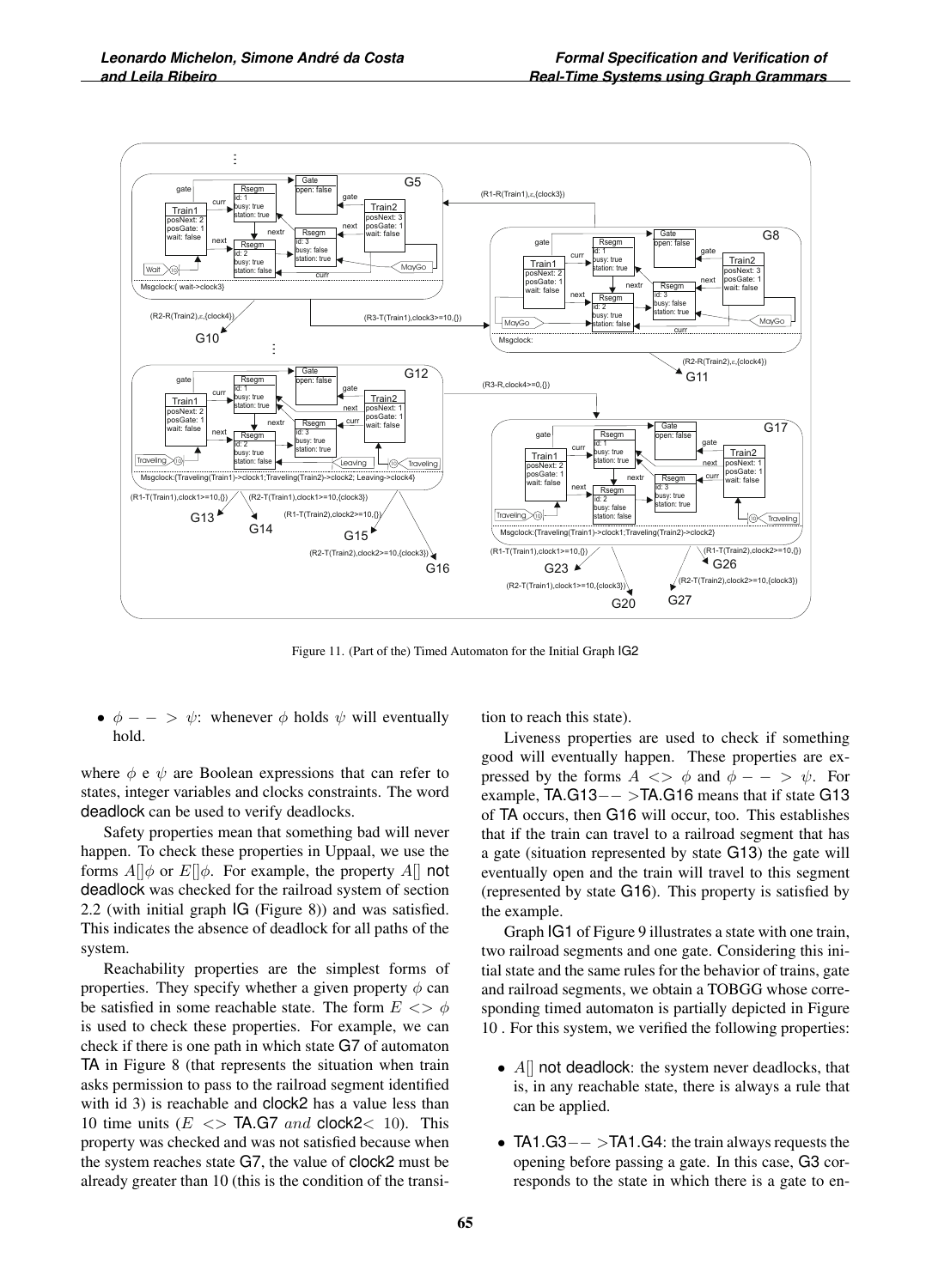ter the next railroad segment and G4 is the state in which the gate receives the opening request.

•  $E \ll$  TA1.x: the unreachability of some states. In this formula,  $x$  corresponds to a state which is not reachable due to clock constraints. For example, considering  $x = G6$ , the property is not satisfied. State G4 which originates G6 possesses two timed messages: Open that must be handled immediately and OpenGate that must be handled in at least 2 time units and in at most 3 time units. Therefore, respecting the clock constraints only state G5 can be reached. The property  $x = \textsf{G9}$  is not satisfied either, since state G7 which originates G9 has the message Leaving which must be handled in current time.

For the automaton that represents the TOBGG with IG2 as initial graph (Figure 9, with two trains, three railroad segments and one gate), we verified the following properties (Figure 11 shows part fo the timed automaton obtained for this example):

- $A$ [] not deadlock: the system never deadlocks.
- TA2.G8−− >TA2.G5: a train doesn't enter a railroad segment with another train. Here, G8 represents a state in which a train tries to enter a segment (which is not a station) which is already occupied by another train. In G5 the train receives a message to wait until the other train leaves the segment.
- TA2.G12−− >TA2.G17: when a train leaves a railroad segment, the segment is released. This property establishes that if a train has left a segment (situation represented by state G12), the segment will be eventually released (represented by state G17).

# 7. FINAL REMARKS

In this paper we introduced Timed Object-Based Graph Grammars (TOBGGs), an extension of Object-Based Graph Grammars that includes the notion of time, allowing the specification and analysis of real-time systems. Time stamps on the messages describe when they are to be delivered/handled. A translation of TOBGG to Timed Automata provided a way to verify properties over TOBGG specifications using the Uppaal modelchecker. The main reason for extending Object-Based Graph Grammars is that, besides being formal, they are quite intuitive even for people not used to formal description languages. This is an advantage of graph grammars comparing to other specification methods such as real-time process algebras and Timed Petri Nets, since the object-based style is really appealing and is the most widely used in practice. The specification style proposed

here is specially suitable for reactive systems, and this feature is not common in other object-based formalisms because they typically offer only synchronous message passing schemes. Our choice of having asynchronous communication allows a natural description of reactive systems, but has the drawback that when synchronous communication is needed, the specifier has to explicitly introduce state variables and messages with corresponding rules to assure that an object remains blocked until a message arrives indicating that another object is synchronized with it (simulating this way a synchronous message passing scheme). The choice of specification method shall always take into account the main characteristics of the application being modeled, and also the features offered by the specification formalism. For inherently synchronous systems, formalisms based on process algebras may be more adequate. For asynchronous systems, TO-BGGs have the advantage over timed Petri nets or timed automata because of the object-based style (that naturally leads to a modular structure of a system).

Since there exists already a rich theory of concurrency for graph grammars [25, 13], it would be interesting to investigate to which extent main results can be obtained in the case of timed OBGGs. Another topic of future work is how to lift constructions like the compositional verification method introduced in [24] and the inheritance and polymorphism concepts [15] to TOBGGs.

## ACKNOWLEDGMENTS

This is an extended version of the paper *"Specification of real-time systems with graph grammars"* presented at the 20th Brazilian Symposium on Software Engineering (SBES 2006). This work was partially supported by CNPq.

## **REFERENCES**

- [1] R. Alur and D. L. Dill. A theory of timed automata. *Theoretical Computer Science*, 126(2):183– 235, 1994.
- [2] J. Baeten and C. Middelburg. *Process algebra with timing: Real time and discrete time*, chapter 10, pages 627–684. Elsevier, 2001.
- [3] G. Behrmann, A. David, and K. G. Larsen. Tutorial on UPPAAL. In *Formal Methods for the Design of Real-Time Systems*, volume 3185 of *LNCS*, pages 200–236. Springer, 2004.
- [4] J. Bengtsson and W. Yi. Timed automata: Semantics, algorithms and tools. In *Lecture Notes on Concurrency and Petri Nets*, volume 3098 of *LNCS*, pages 87–124. Springer, 2004.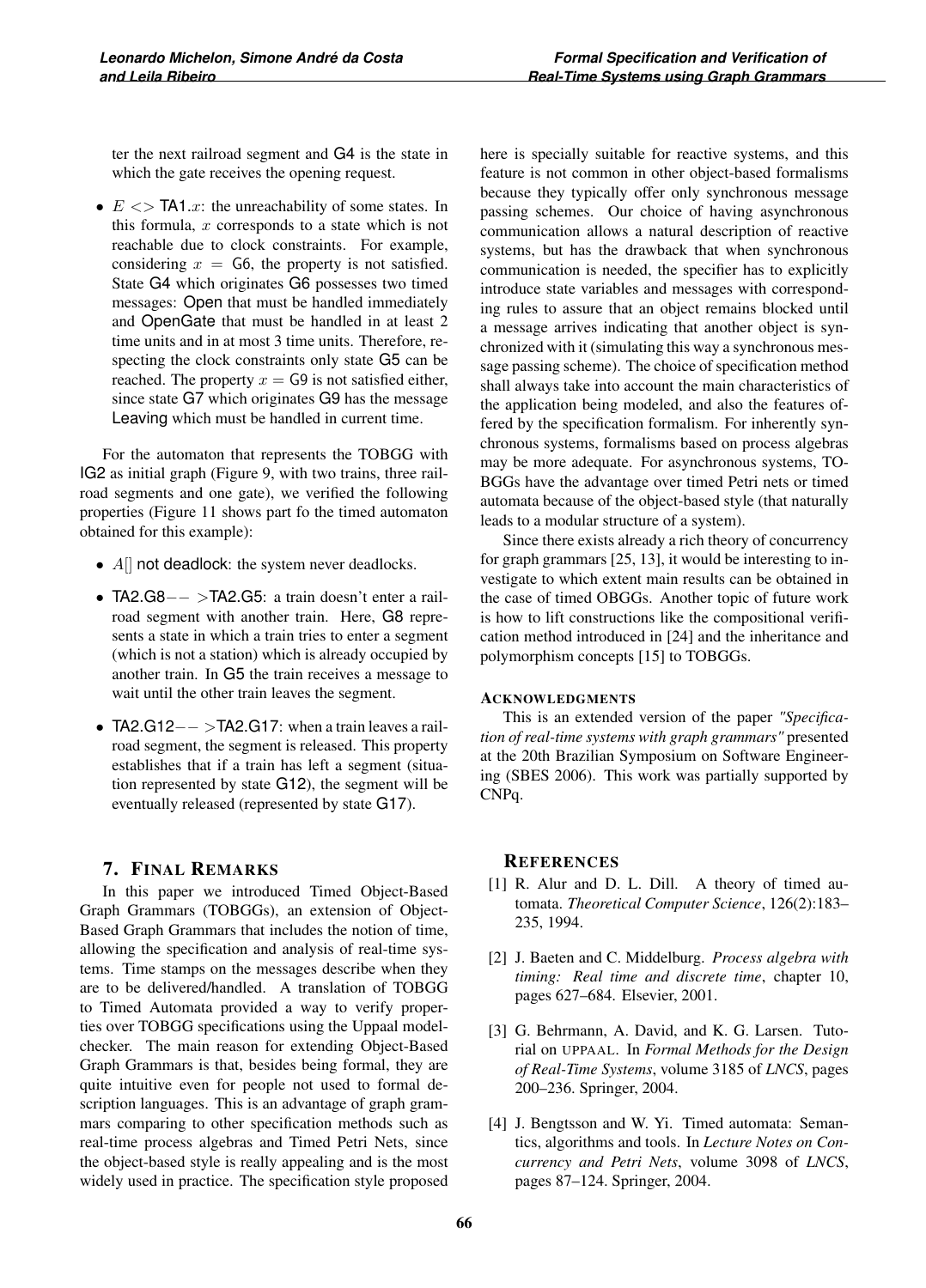- [5] B. Berthomieu and M. Diaz. Modeling and verification of time dependent systems using time petri nets. *IEEE Trans. Softw. Eng.*, 17(3):259–273, 1991.
- [6] H. Bowman and J. Derrick. Extending lotos with time: A true concurrency perspective. In *AMAST Workshop on Real-Time Systems, Concurrent and Distributed Software*, volume 1231 of *LNCS*, pages 382–399. Springer, 1997.
- [7] E. M. Clarke and J. M. Wing. Formal methods: state of the art and future directions. *ACM Computing Surveys*, 28(4):626–643, 1996.
- [8] A. Corradini, U. Montanari, and F. Rossi. Graph processes. *Fundamenta Informaticae*, 26(3/4):241– 265, 1996.
- [9] K. Diethers and M. Huhn. Vooduu: Verification of object-oriented designs using uppaal. In *Tools and Algorithms for the Construction and Analysis of Systems*, volume 2988 of *LNCS*, pages 139–143. Springer, 2004.
- [10] F. L. Dotti, L. Foss, L. Ribeiro, and O. M. Santos. Verification of distributed object-based systems. In *6th IFIP International Conference on Formal Methods for Open Object-based Distributed Systems*, volume 2884 of *LNCS*, pages 261–275. Springer, 2003.
- [11] F. L. Dotti and L. Ribeiro. Specification of mobile code systems using graph grammars. In *Formal Methods for Open Object-Based Distributed Systems*, pages 45–64. Kluwer, 2000.
- [12] L. M. Duarte, F. L. Dotti, B. Copstein, and L. Ribeiro. Simulation of mobile applications. In *Proc. of Communication Networks and Distributed Systems Modeling and Simulation Conference*, volume 1, pages 1–15, 2002.
- [13] H. Ehrig, H.-J. Kreowski, U. Montanari, and G. Rozenberg, editors. *Handbook of Graph Grammars and Computing by Graph Transformations, Volume 3: Concurrency, Parallelism and Distribution*. World Scientific, 1999.
- [14] H. Ehrig and B. Mahr. *Fundamentals of Algebraic Specification: Equations and Initial Algebra Semantics*, volume 6 of *EATCS Monographs on Theoretical Computer Science*. Springer, 1985.
- [15] A. P. L. Ferreira. *Object-Oriented Graph Grammars*. PhD thesis, Universidade Federal do Rio Grande do Sul, 2005.
- [16] S. Graf, I. Ober, and I. Ober. A real-time profile for uml. *International Journal on Software Tools for Technology Transfer*, 8(2):113–127, 2006.
- [17] A. Haxthausen and J. Peleska. Formal development and verification of a distributed railroad control system. *IEEE Transactions on Software Engineering*, 26(8):687–701, August 2000.
- [18] A. Knapp, S. Merz, and C. Rauh. Model checking - timed uml state machines and collaborations. In *Proceedings of the 7th International Symposium on Formal Techniques in Real-Time and Fault-Tolerant Systems*, pages 395–416. Springer, 2002.
- [19] S. Konrad, L. A. Campbell, and B. H. C. Cheng. Automated analysis of timing information in uml diagrams. In *Proceedings of the 19th IEEE international conference on Automated software engineering*, pages 350–353. IEEE Computer Society, 2004.
- [20] L. Lavazza, G. Quaroni, and M. Venturelli. Combining uml and formal notations for modelling real-time systems. *SIGSOFT Softw. Eng. Notes*, 26(5):196–206, 2001.
- [21] I. Lee, P. Brémond-Grégoire, and R. Gerber. A process algebraic approach to the specification and analysis of resource-bound real-time systems. *Proc. of the IEEE*, 82(1):158–171, 1994.
- [22] I. Ober, S. Graf, and I. Ober. Validation of uml models via a mapping to communicating extended timed automata. In *SPIN*, volume 2989 of *LNCS*, pages 127–145. Springer, 2004.
- [23] L. Ribeiro, F. Dotti, and R. Bardohl. A formal framework for the development of concurrent object-based systems. In *Formal Methods in Software and Systems Modeling*, volume 3393 of *LNCS*, pages 385–401. Springer, 2005.
- [24] L. Ribeiro, F. L. Dotti, O. Santos, and F. Pasini. Verifying object-based graph grammars: An assumeguarantee approach. *Software and Systems Modeling*, 6(3):289–311, Sept. 2006.
- [25] G. Rozenberg, editor. *Handbook of Graph Grammars and Computing by Graph Transformations, Volume 1: Foundations*. World Scientific, 1997.
- [26] J. A. Stankovic. A serious problem for nextgeneration systems. *IEEE Computer*, 21(10):10–19, 1988.
- [27] J. A. Stankovic et al. Strategic directions in real-time and embedded systems. *ACM Computing Surveys*, 28(4):751–763, 1996.